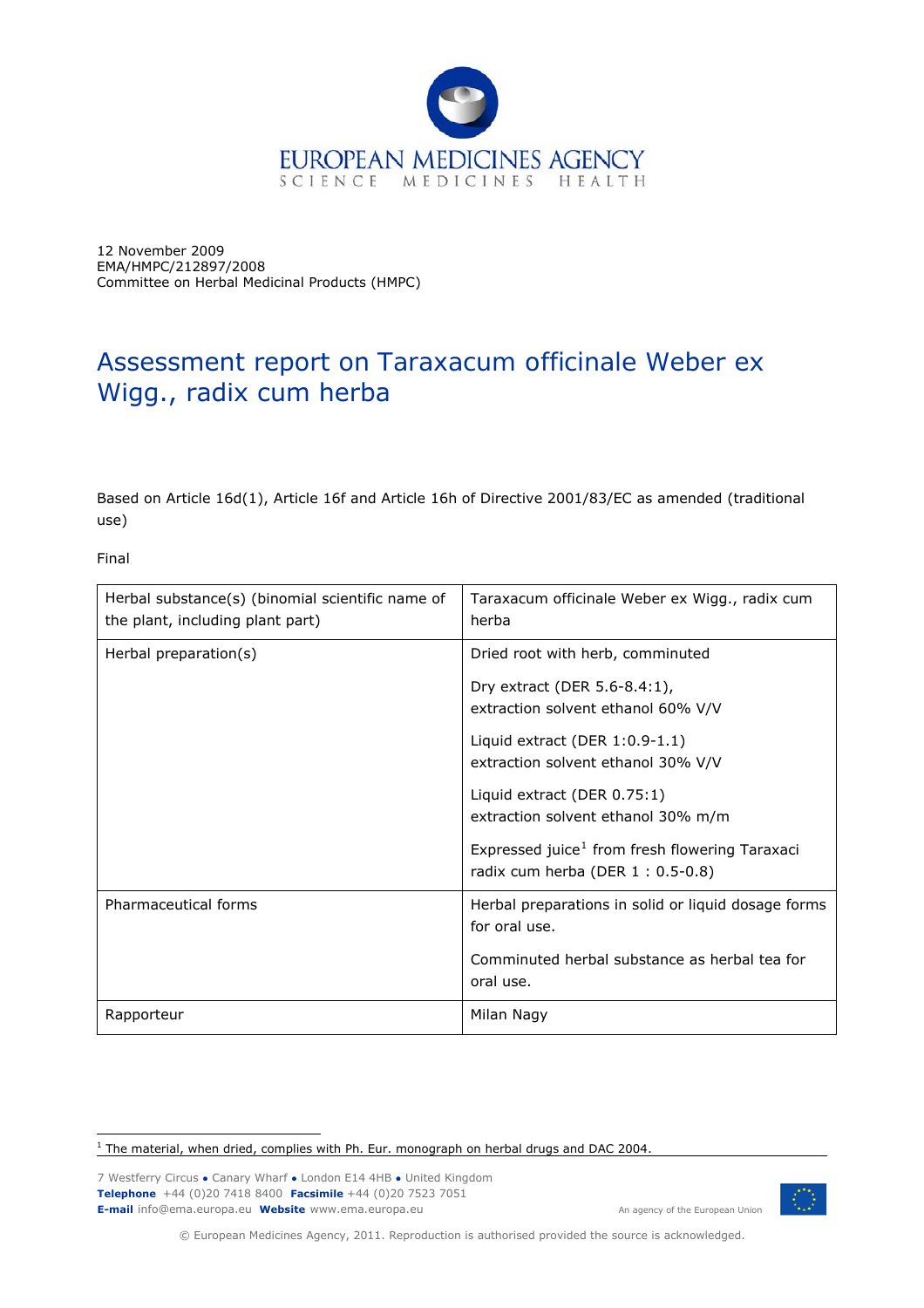# <span id="page-1-0"></span>*Table of contents*

| 1.1. Description of the herbal substance(s), herbal preparation(s) or combinations thereof . 3<br>1.2. Information about products on the market in the Member States  6                                                                                                                                                                                                  |
|--------------------------------------------------------------------------------------------------------------------------------------------------------------------------------------------------------------------------------------------------------------------------------------------------------------------------------------------------------------------------|
| 2.2. Information on traditional/current indications and specified substances/preparations  8<br>2.3. Specified strength/posology/route of administration/duration of use for relevant                                                                                                                                                                                    |
| 3.1. Overview of available pharmacological data regarding the herbal substance(s), herbal<br>3.2. Overview of available pharmacokinetic data regarding the herbal substance(s), herbal                                                                                                                                                                                   |
| 3.3. Overview of available toxicological data regarding the herbal substance(s)/herbal                                                                                                                                                                                                                                                                                   |
| 4.1.1. Overview of pharmacodynamic data regarding the herbal substance(s)/preparation(s)<br>4.1.2. Overview of pharmacokinetic data regarding the herbal substance(s)/preparation(s)<br>4.2.2. For information on posology and duration of use, see section 2.3. Clinical studies (case<br>4.2.3. Clinical studies in special populations (e.g. elderly and children) 16 |
| 5.1. Overview of toxicological/safety data from clinical trials in humans 17                                                                                                                                                                                                                                                                                             |
|                                                                                                                                                                                                                                                                                                                                                                          |
|                                                                                                                                                                                                                                                                                                                                                                          |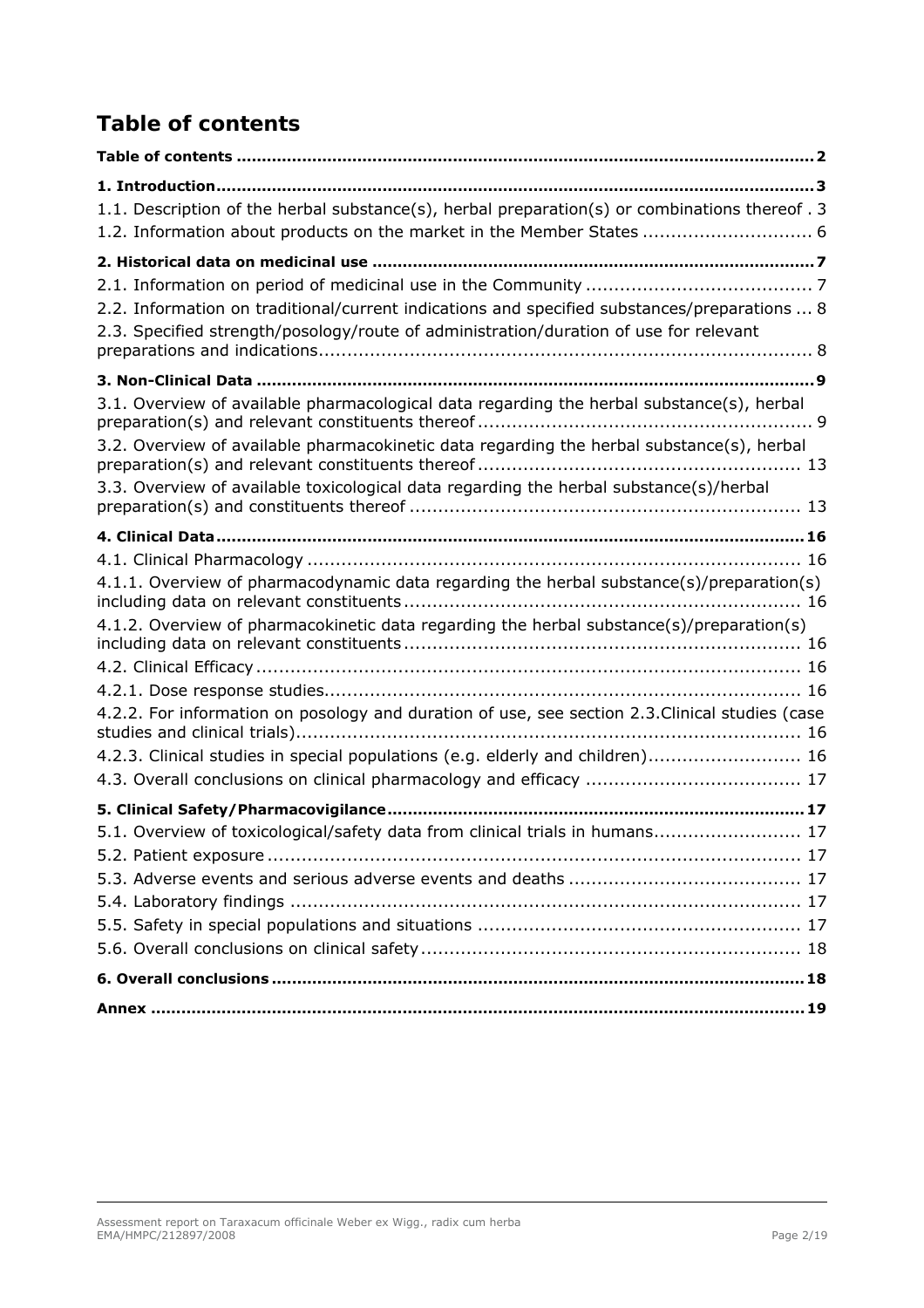# <span id="page-2-0"></span>**1. Introduction**

## <span id="page-2-1"></span>*1.1. Description of the herbal substance(s), herbal preparation(s) or combinations thereof*

Herbal substance(s)

Taraxaci herba cum radice (DAC 2004):

Dried, in spring collected whole or comminuted aerial parts, roots and rhizome of *Taraxacum officinale* Weber (Cichoriaceae).

Note: Asteraceae family is mentioned in the current scientific literature

Radix cum Herba Taraxaci (WHO monographs, Vol.3, 2007): Consists of entire plant of *Taraxacum officinale* Weber ex Wigg.

Radix taraxaci cum herba (Pharmacopoeia Bohemoslovaca, Ed.4, 1987): Dried root, rhizome, leave and flower buds of *Taraxacum officinale* agg.

### **Constituents:**

#### **Root**

#### Sesquiterpenes

- 1. eudesmanolides  $4\alpha$ , 11 $\beta$ , 13,15-tetrahydroridentin B and taraxacolide-O-glucopyranoside (Hänsel R *et al.* 1980),
- 2. guaianolides  $11\beta$ , 13-dihydrolactucin and ixerin D (Kisiel W and Barszcz B 2000), and germacranolides taraxinic acid D-glucopyranoside, its 11 $\beta$ ,13-dihydro-derivative and ainslioside (Hänsel R *et al.* 1980, Kuusi T *et al.* 1985, Kisiel W and Barszcz B 2000).

## **Sterols**

Taraxasterol, β-taraxasterol, their acetates and their 16-hydroxy derivatives arnidol and faradiol, - and β-amyrin, β-sitosterol, β-sitosterol-D-glucopyranoside and stigmasterol (Burrows S and Simpson J 1938, Hänsel R *et al.* 1980, Akashi T *et al.* 1994). Triterpenic 3ß-hydroxylup-18(19)-ene-21-one in fresh roots (Kisiel W and Barszcz B 2000).

### **Phenolics**

Chicoric acid and its isomer, monocaffeoyltartaric, 4-caffeoylquinic, chlorogenic, caffeic, p-coumaric, ferulic, p-hydroxybenzoic, protocatechuic, vanillic, syringic and p-hydroxyphenylacetic acids, umbelliferone, esculetin, scopoletin, benzyl-O-B-glucopyranoside, dihydroconiferin and a mixture of syringin and dihydrosyringin (Clifford MN *et al.* 1987, Wolbis M *et al.* 1993, Williams CA *et al.* 1996, Kisiel W and Barszcz B 2000).

*p*-hydroxyphenylacetic acid (Kuusi T *et al.* 1985) and its derivative β-O-[4-O-(*p*-hydroxyphenylacetyl] β-*D*-glucopyranosyl]-β-hydroxy-γ-butyrolactone (Rauwald HW and Huang JT 1985).

Inulin contents of roots range from 2% in spring to 40% in autumn (Bisset NG *et al.* 1994).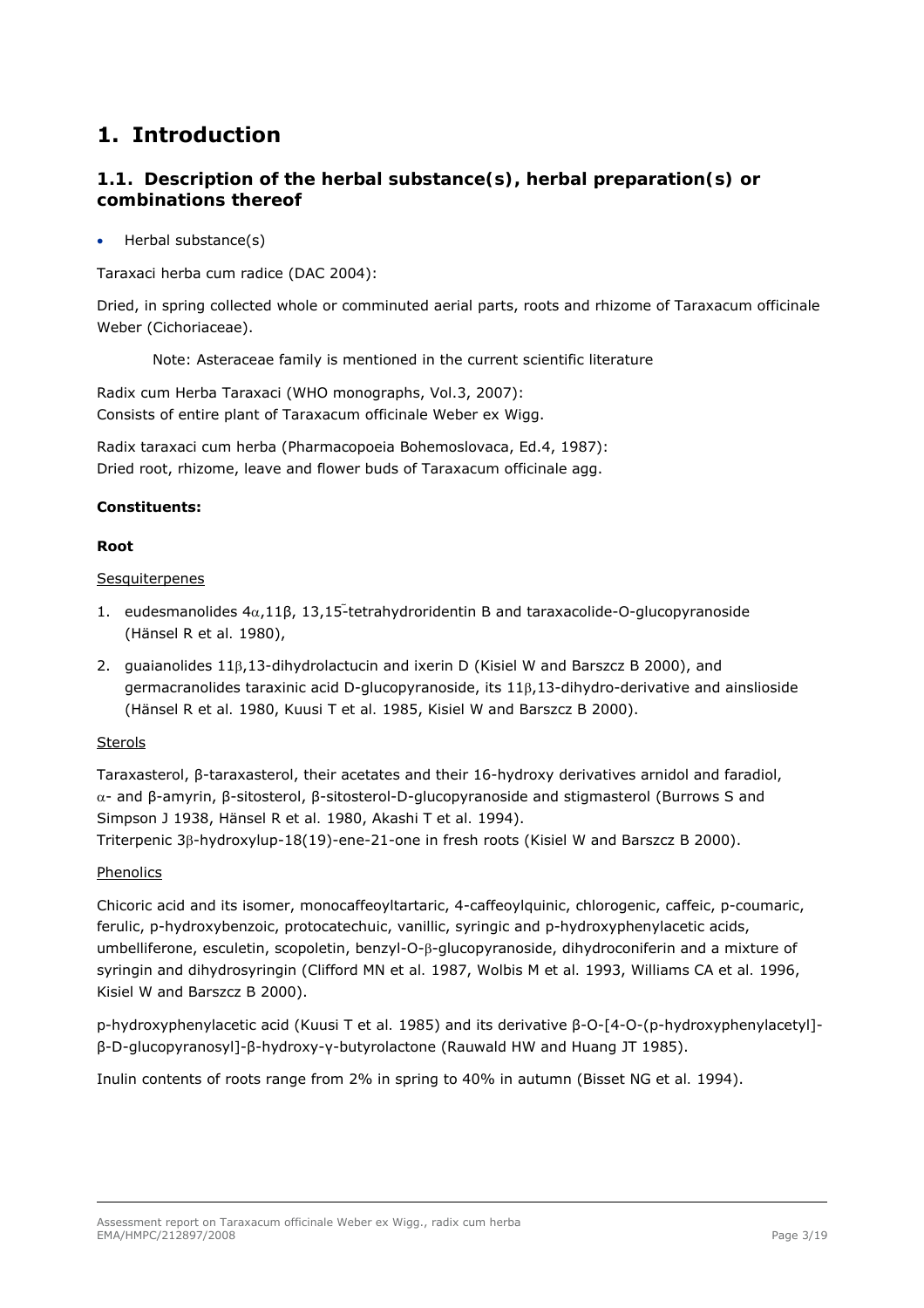### **Root and herb**

### Phenolics

chlorogenic acid, cryptochlorogenic acid, 3,4-di-O-caffeoylquinic acid, 3,5-di-O-caffeoylquinic acid, 4,5 di-O-caffeoylquinic acid, cis-caftaric acid, trans-caftaric acid, trans-coutaric acid, caffeoyl-dihydroxy-phenyllactoyltartaric acid, caffeoyl hexoside, caffeic acid, quinic acid derivative, chicoric acid, quercetin triglycosides, quercetin diglycosides, luteolin triglycoside, luteolin diglycosides, luteolin 7-O-rutinoside, luteolin 7-O-glucoside, luteolin 4-O-glucoside, chrysoeriol diglycoside, quercetin pentoside, luteolin, luteolin 7-O-gentiobioside (Schütz K *et al.* 2005).

### **Leaves**

## Phenolics

Luteolin-7-glucoside, luteolin 7-O-rutinoside, isorhamnetin 3-O-glucoside, quercetin 7-O-glucoside, apigenin 7-O-glucoside, two different luteolin-7-diglucosides, chicoric acid, chlorogenic acid, monocaffeyltartaric acid, cichoriin and esculin were detected in leaves extract prepared from 80% methanol. The most abundant phenolic compounds in leaves and flowers are hydroxycinnamic acid derivatives, in particular caffeic acid esters such as chlorogenic, dicaffeoyltartaric (chicoric acid) and monocaffeoyltartaric acids extract (Wolbis M and Krolikowska M 1985; Wolbis M *et al.* 1993; Williams CA *et al.* 1996; Budzianowski J 1997; Kristó ST *et al.* 2002).

In ethanolic extract prepared in Soxhlet apparatus ca. 0.59% of  $\beta$ -amyrin and 0.12% of  $\beta$ -sitosterol were determined by densitometry (Simándi B *et al.* 2002). The common phytosterols stigmasterol, campesterol, cycloartenol and 24-methylene-cycloartanol (Westermann I and Roddick K 1981) and -sitosterol (Kuusi T *et al.* 1985) also were found.

*T. officinale* leaves contain a high potassium concentration. In a three-year experiment values between 30.37 and 47.73 mg potassium/1 g of drug were determined (Tsialtas JT *et al.* 2002).

Trace metals, determined in wild growing plants from 29 sites in USA by inductively coupled plasma atomic emission spectrometry (ICP-AES) and flame atomic absorption spectrometry (FAAS), reached a wide range of mean concentrations (mg/kg): Cd 0.55-3.11, Cr 2.83-61.72, Cu 2.10-58.41, Fe 61- 3916, Mn 21.70-276.95, Ni 2.15-38.02, Pb 0.50-45.00, and Zn 18.60-261.40 (Keane B *et al.* 2001).

In another study, in samples from 13 sites in Poland levels (mg/kg) of Cd 0.04-0.27, Cu 1.5-8.7, Pb 3.3-175.3, and Zn 7.9-103.6 were determined by FAAS (Królak E 2003).

519 mg/l of potassium were found in an infusion (prepared by using 5 g of dandelion leaves from Spain in 200 ml of water at 70°C during 2 hrs) by ICP-AES. In leaves 29.68 mg potassium/1 g were determined by a wavelength-dispersive x-ray fluorescence method. So, potassium exhibits a high degree of solubility in infusion, approximately 67% (Queralt I *et al.* 2005).

No statistical difference between potassium or sodium content in dandelion root with herb decoction and infusion samples (310.22 vs. 962.64 mg/g for decoction and 340.90 vs. 1059.61 mg/g for infusion, p>0.05) was established by flame emission photometry (Ertaş ÖS *et al.* 2005).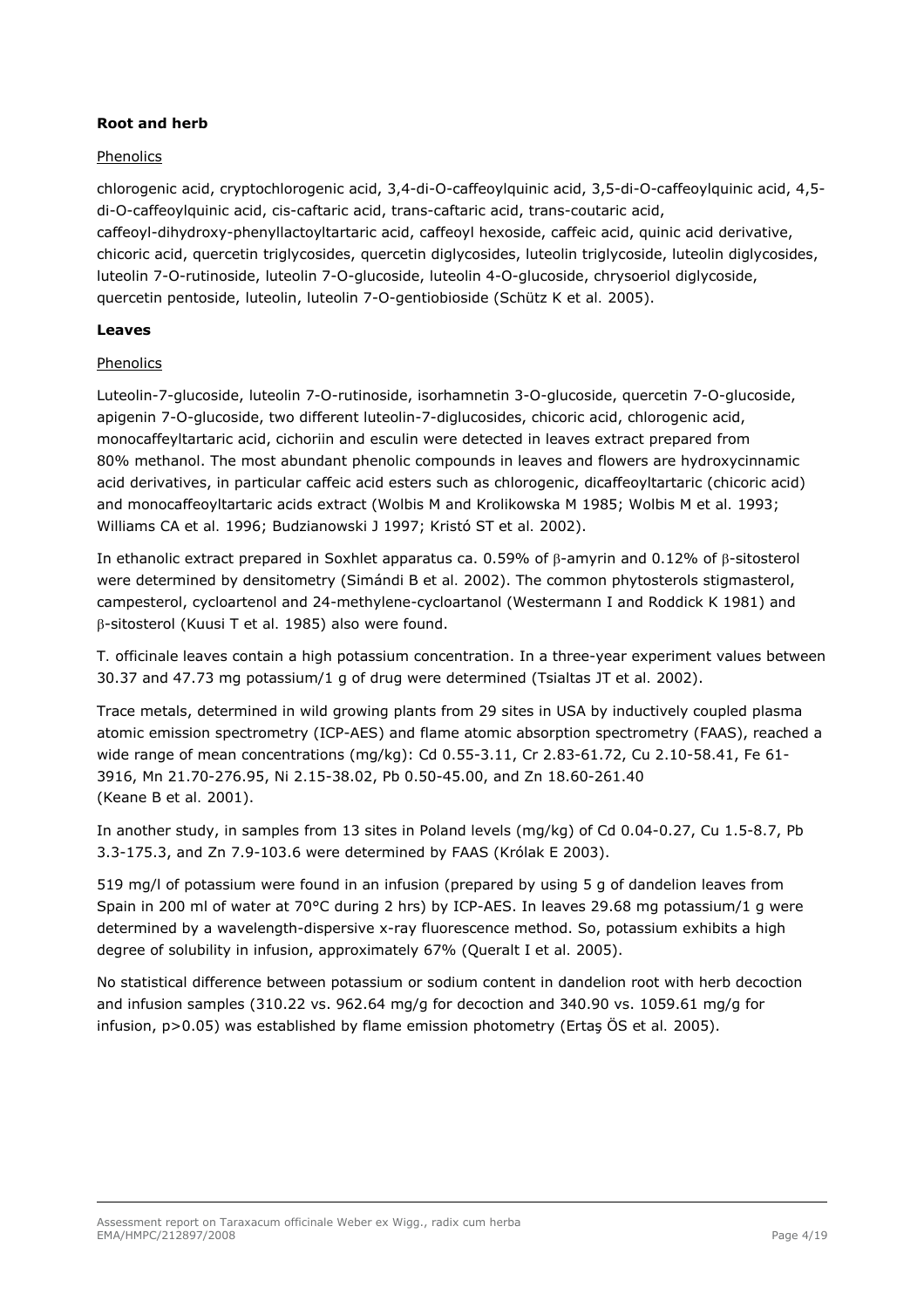- Herbal preparation(s)
	- a) Comminuted herbal substance for infusion. 3-4 g of cut or powdered drug per cup of water or 1 tablespoon of cut drug per cup of water. German Commission E (Blumenthal M *et al.* 1998)
	- b) Dry extract (5.6-8.4:1), extraction solvent ethanol 60% (V/V) (Document for information exchange for the preparation of the assessment report for the development of community monographs and for inclusion of herbal substance(s), preparation(s) or combinations thereof in the list, Answer from Germany 12/2007)
	- c) Liquid extract (1:0.9-1.1) extraction solvent ethanol 30% (V/V) (Document for information exchange for the preparation of the assessment report for the development of community monographs and for inclusion of herbal substance(s), preparation(s) or combinations thereof in the list, Answer from Germany 12/2007)
	- d) Liquid extract (0.75:1) extraction solvent ethanol 30% (m/m) (Document for information exchange for the preparation of the assessment report for the development of community monographs and for inclusion of herbal substance(s), preparation(s) or combinations thereof in the list, Answer from Germany 12/2007)
	- e) Expressed juice from fresh drug. (Rote Liste 2006)
- Combinations of herbal substance(s) and/or herbal preparation(s) including a description of vitamin(s) and/or mineral(s) as ingredients of traditional combination herbal medicinal products assessed, where applicable.

Taraxaci radix cum herba is used in many combinations with many other herbal substances/herbal preparations. The monograph EMA/HMPC/212895/2008 refers exclusively to Taraxaci radix cum herba.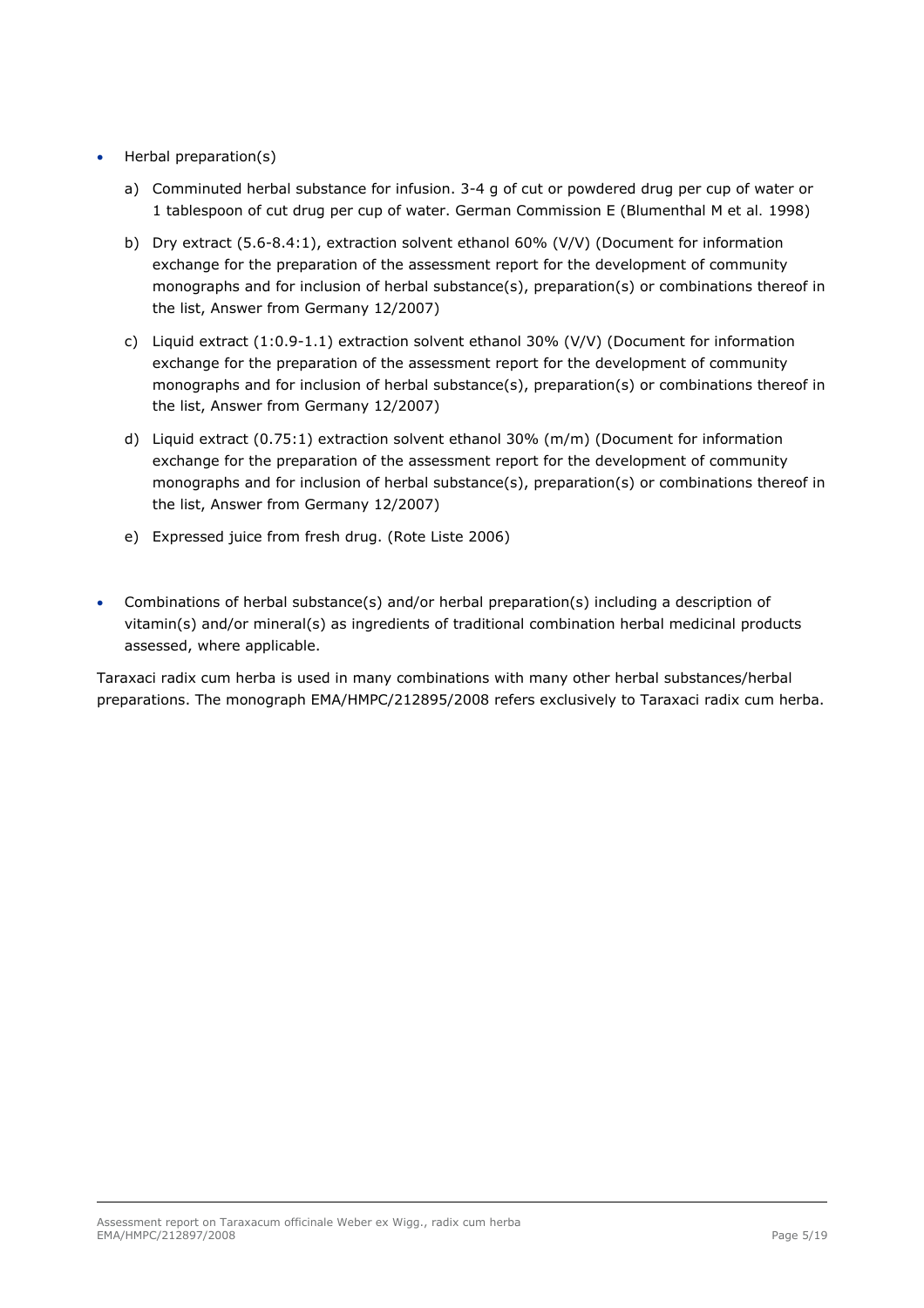## <span id="page-5-0"></span>*1.2. Information about products on the market in the Member States*

See section 2.1

## **Regulatory status overview**

| <b>Member State</b> | <b>Regulatory Status</b> |                  |                 | <b>Comments (not</b><br>mandatory field) |                                         |
|---------------------|--------------------------|------------------|-----------------|------------------------------------------|-----------------------------------------|
| Austria             | MA                       | $\boxtimes$ TRAD | Other TRAD      | Other Specify:                           | In combination only                     |
| Belgium             | МA                       | $\boxtimes$ TRAD | Other TRAD      | Other Specify:                           | In combination only                     |
| <b>Bulgaria</b>     | MA                       | <b>TRAD</b>      | Other TRAD      | Other Specify:                           | No licensed products                    |
| Cyprus              | MA                       | <b>TRAD</b>      | Other TRAD      | Other Specify:                           |                                         |
| Czech Republic      | MA                       | $\boxtimes$ TRAD | Other TRAD      | Other Specify:                           | In combination only                     |
| Denmark             | ⊠<br>MA                  | $\boxtimes$ TRAD | Other TRAD      | Other Specify:                           | In combination only                     |
| Estonia             | MA                       | <b>TRAD</b>      | Other TRAD      | Other Specify:                           |                                         |
| Finland             | МA                       | <b>TRAD</b>      | Other TRAD      | Other Specify:                           | No licensed products                    |
| France              | MA                       | <b>TRAD</b>      | Other TRAD      | Other Specify:                           |                                         |
| Germany             | $\boxtimes$ MA           | $\boxtimes$ TRAD | Other TRAD      | Other Specify:                           |                                         |
| Greece              | MA                       | <b>TRAD</b>      | Other TRAD      | Other Specify:                           | No licensed products                    |
| Hungary             | MA                       | <b>TRAD</b>      | Other TRAD      | Other Specify:                           | No licensed products                    |
| Iceland             | МA                       | <b>TRAD</b>      | Other TRAD      | Other Specify:                           | No licensed products                    |
| Ireland             | MA                       | <b>TRAD</b>      | Other TRAD      | Other Specify:                           | No licensed products                    |
| Italy               | MA                       | <b>TRAD</b>      | Other TRAD      | Other Specify:                           | No licensed products                    |
| Latvia              | MA                       | <b>TRAD</b>      | Other TRAD      | Other Specify:                           | In combination only                     |
| Liechtenstein       | MA                       | <b>TRAD</b>      | Other TRAD      | Other Specify:                           |                                         |
| Lithuania           | MA                       | <b>TRAD</b>      | Other TRAD      | Other Specify:                           |                                         |
| Luxemburg           | МA                       | ⊠<br><b>TRAD</b> | Other TRAD      | Other Specify:                           | In combination only                     |
| Malta               | MA                       | <b>TRAD</b>      | Other TRAD      | Other Specify:                           | No licensed products                    |
| The Netherlands     | MA                       | <b>TRAD</b>      | Other TRAD      | Other Specify:                           | No licensed products                    |
| Norway              | MA                       | <b>TRAD</b>      | Other TRAD<br>⊠ | Other Specify:                           | Tea                                     |
| Poland              | $\Box$ MA                | $\boxtimes$ TRAD | Other TRAD      | $\Box$ Other Specify:                    | In combination also TR                  |
| Portugal            | MA                       | <b>TRAD</b>      | Other TRAD      | Other Specify:                           | No licensed products                    |
| Romania             | MA<br>$\blacksquare$     | $\boxtimes$ TRAD | Other TRAD      | Other Specify:                           | In combination teas only<br><b>TRAD</b> |
| Slovak Republic     | $\boxtimes$ MA           | <b>TRAD</b>      | Other TRAD      | Other Specify:                           | In combination only                     |
| Slovenia            | MA                       | <b>TRAD</b>      | Other TRAD      | Other Specify:                           | No licensed products                    |
| Spain               | $\boxtimes$ MA           | $\boxtimes$ TRAD | Other TRAD      | Other Specify:                           | MA in combination only                  |
| Sweden              | MA                       | $\boxtimes$ TRAD | Other TRAD      | Other Specify:                           | In combination only                     |
| United Kingdom      | MA                       | <b>TRAD</b>      | Other TRAD      | Other Specify:                           |                                         |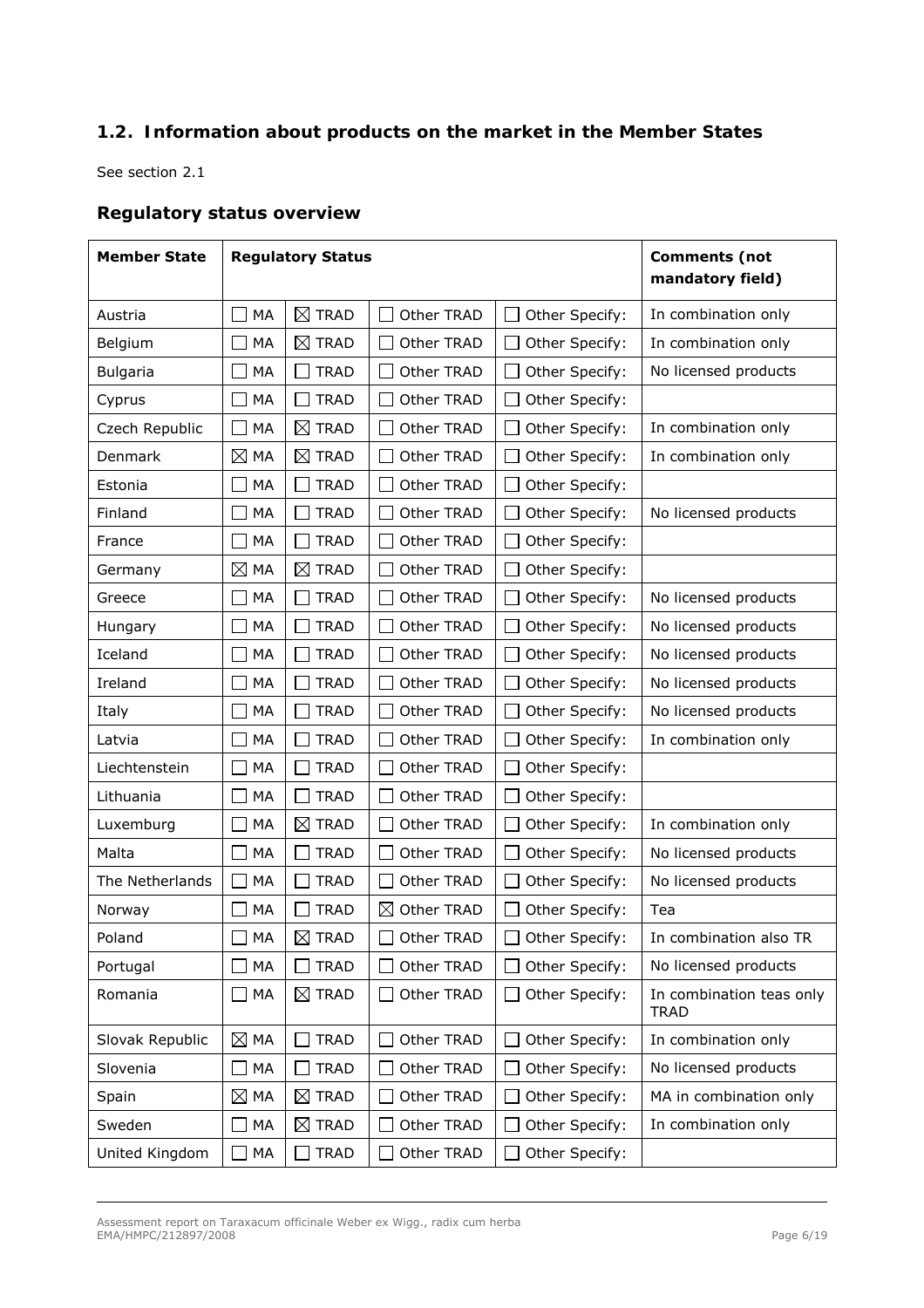MA: Marketing Authorisation

TRAD: Traditional Use Registration

Other TRAD: Other national Traditional systems of registration

Other: If known, it should be specified or otherwise add 'Not Known'

This regulatory overview is not legally binding and does not necessarily reflect the legal status of the products in the MSs concerned.

# <span id="page-6-0"></span>**2. Historical data on medicinal use**

## *2.1. Information on period of medicinal use in the Community*

<span id="page-6-1"></span>In German folk medicine since 16<sup>th</sup> century (Kroeber L 1950, Faber K 1958). In fact Taraxaci radix cum herba has been in medical use for many decades in Germany:

- 1. aar Löwenzahn Dragees, coated tablet: dry extract (5.6-8.4:1). Extraction solvent: Ethanol 60% V/V (since 1976)
- 2. Löwenzahn zur Verdauung, coated tablet: dry extract (5.6-8.4:1). Extraction solvent: Ethanol 60% V/V (since 1976)
- 3. Carvicum Tropfen, oral liquid: Liquid extract (1:0.9-1.1). Extraction solvent: Ethanol 30% V/V, disturbance of bile secretion with dyspeptic complaints like sense of fullness and flatulence (since 1976)
- 4. Paverysat L Bürger, oral liquid: Liquid extract (0.75:1). Extraction solvent: Ethanol 30% m/m, in appetence and disturbance of bile secretion with dyspeptic complaints like sense of fullness and flatulence (since 2007)
- 5. Bad Wörishofener Pflanzensaft Löwenzahn, oral liquid: squeezed sap from fresh flowering Taraxaci radix cum herba (1:0.6-0.8), Traditional used to promote the digestion (since 1976)
- 6. Pflanzenextrakt Löwenzahn, oral liquid: squeezed sap from fresh flowering Taraxaci radix cum herba (1:0.6-0.8), disturbance of bile secretion with dyspeptic complaints like sense of fullness and flatulence (since 2005)
- 7. Löwenzahn Pflanzensaft Kneipp, oral liquid: squeezed sap from fresh flowering Taraxaci herba (1.75:1), disturbance of gall-bladder and liver functions (since 1976)
- 8. Florabio naturreiner Heilpflanzensaft Löwenzahn (Schoenenberger), oral liquid: 100 ml contains squeezed sap from fresh dandelion herb and roots, cholagogum (since 2006)

Therefore Taraxaci radix cum herba as requested by Directive 2004/24 EC qualifies for use in traditional herbal medicinal products, as it has been in medical use for a period of at least 30 years including at least 15 years in the European Union.

## **Type of tradition, where relevant**

European tradition.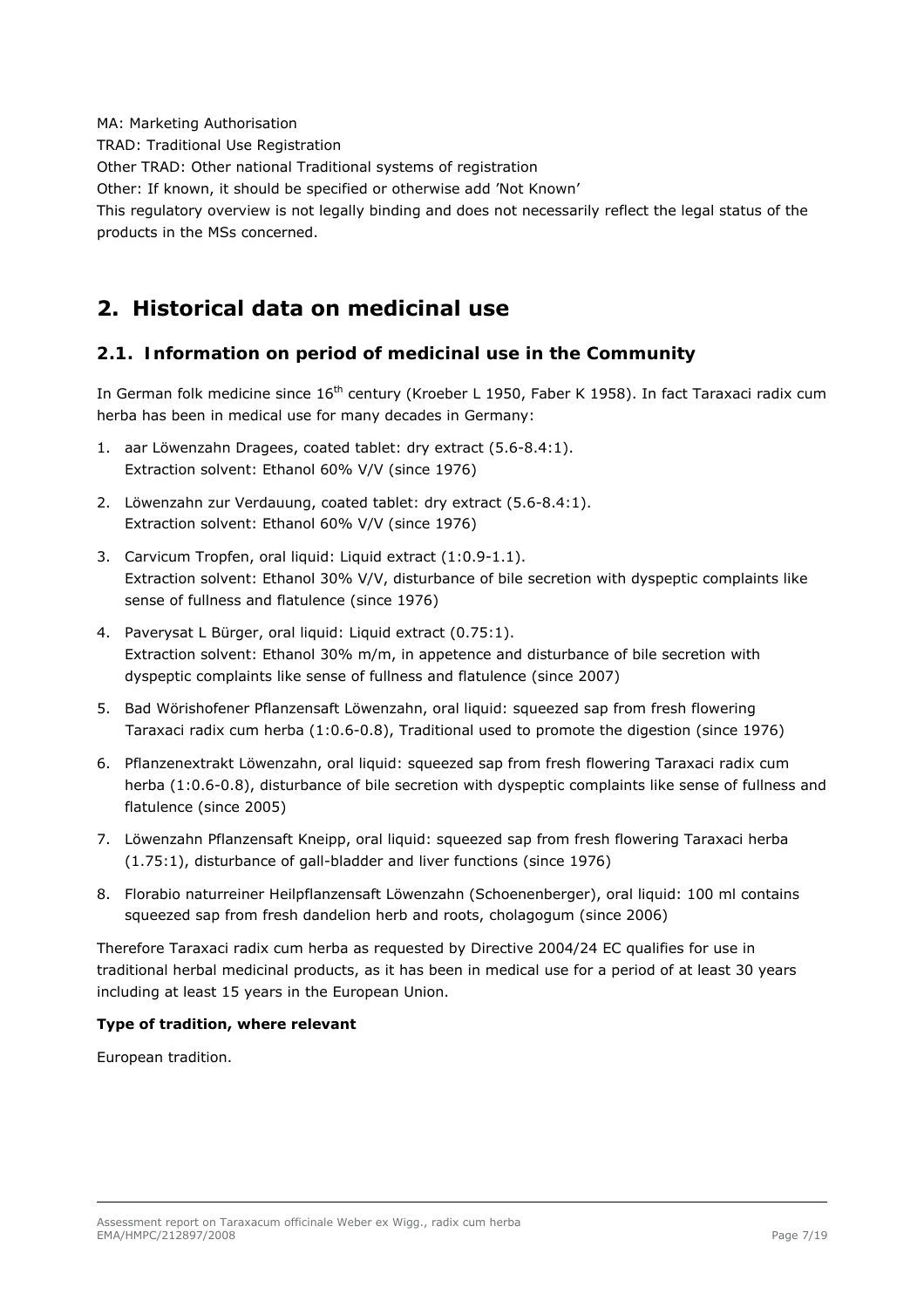## <span id="page-7-0"></span>*2.2. Information on traditional/current indications and specified substances/preparations*

### **Traditional use**

The following indications have been reported for Taraxaci radix cum herba:

Treatment of diabetes, rheumatism, urinary tract infections, fever, insomnia, inflammation of the eye, sore throat, abscess, lung, jaundice. As a galactogogue, laxative and tonic. (WHO monographs Vol.3 2007, Bisset NG *et al.* 1994).

#### **Wording for the traditional indications**

- a. Traditional herbal medicinal product to increase the amount of urine to achieve flushing of the urinary tract as an adjuvant in minor urinary complaints.
- b. Traditional herbal medicinal product for the relief of symptoms related to mild digestive disorders such as feeling of abdominal fullness, flatulence, and slow digestion, and in temporary loss of appetite.

The product is a traditional herbal medicinal product for use in the specified indications exclusively based upon long-standing use and experience.

## <span id="page-7-1"></span>*2.3. Specified strength/posology/route of administration/duration of use for relevant preparations and indications*

#### **Evidence regarding the specified posology**

Average daily dose:

3-4 g of cut or powdered drug three times (decoction in 150 ml of water) (Gehrmann B *et al.* 2005)

1 tablespoon full of drug (infusion in 150 ml of water)

0.75-1.0 g of native dry extract 4:1 m/m

3-4 ml fluid extract 1:1 (g/ml) (Blumenthal M *et al.* 1998).

5-10 ml of tincture (1:5 in 45% ethanol), three times (British Herbal Pharmacopoeia 1996).

Adults: 4-10 g of the drug or as an infusion, three times daily. 2-5 ml of tincture (1:5, ethanol 25% V/V), three times daily. 5-10 ml of juice from fresh leaf, twice daily (Bradley PR 1992).

#### **Evidence regarding the route of administration**

The oral administration is the only route for Taraxaci radix cum herba preparations in the recommended traditional indications.

#### **Evidence regarding the duration of use**

No restriction on the duration of use has been reported for Taraxaci radix cum herba. As clinical safety studies are lacking, it is proposed to limit the duration of use to 2 weeks.

#### **Assessor's overall conclusion on the traditional medicinal use**

Preparations from Taraxaci radix cum herba have been used for the relief of symptoms of mild digestive disorders that were, historically, associated with bile flow or for the stimulation of diuresis. The traditional medicinal use is made plausible by pharmacological data.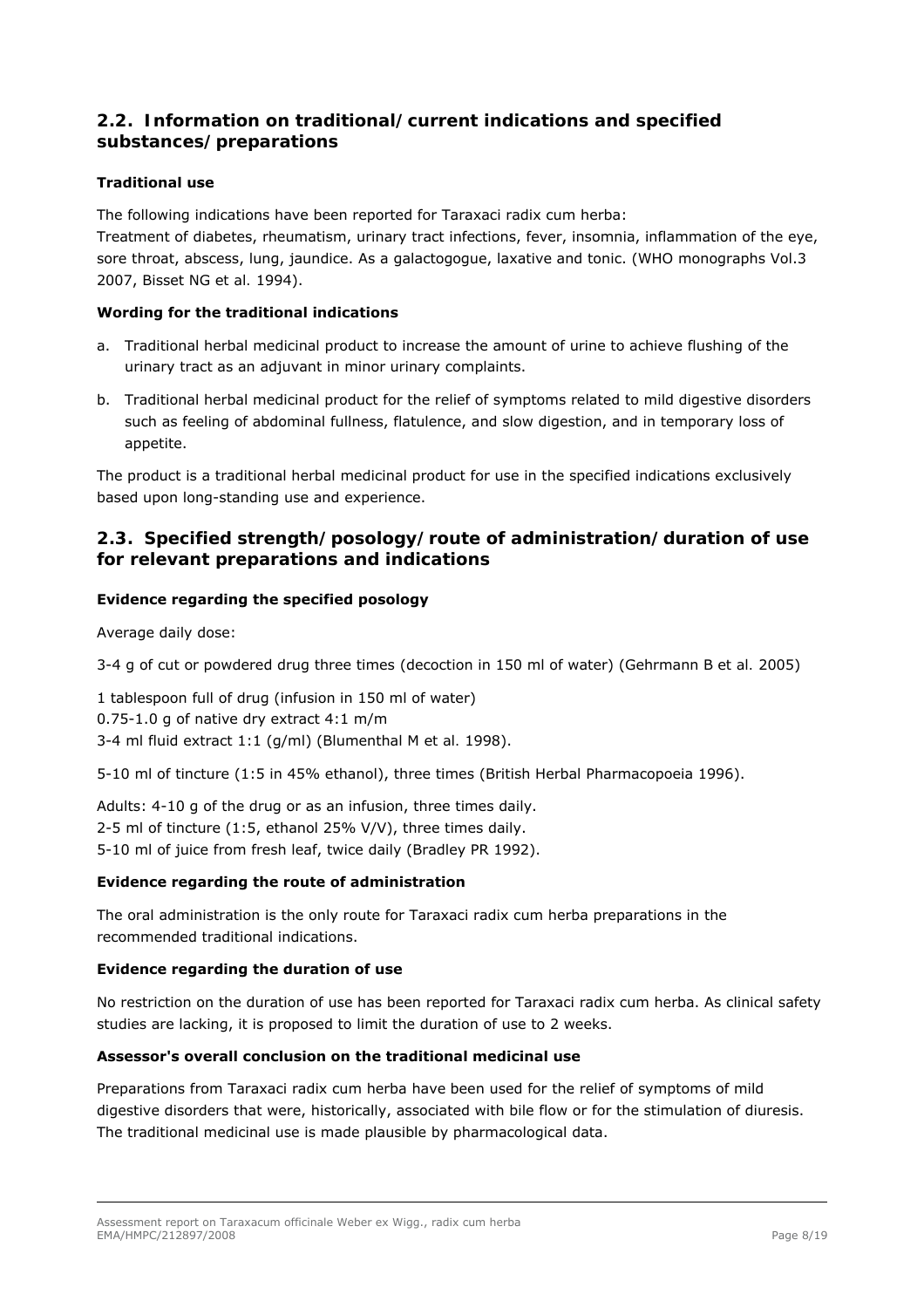# <span id="page-8-0"></span>**3. Non-Clinical Data**

## <span id="page-8-1"></span>*3.1. Overview of available pharmacological data regarding the herbal substance(s), herbal preparation(s) and relevant constituents thereof*

### **Diuretic action**

No data available for Taraxaci radix cum herba.

According to the British Herbal Medicine Association (British Herbal Pharmacopoeia 1996), for the leaves a diuretic action is described.

The diuretic action of aqueous extracts obtained from dandelion herb was reported to be stronger than that from the root extracts (administered through a gastric tube to male rats at a dose of 50 ml/kg body weight). The highest diuretic and saluretic indices corresponded to 8 g dried herb/kg body weight. Comparable diuretic and saluretic indices were reached with furosemide at 80 mg/kg body weight. The very high saluretic index concerning potassium excretion may be due to the high (4.25%) potassium content (Rácz-Kotilla E *et al.* 1974).

Purified fractions isolated from dandelion roots collected in autumn were examined using saline-loaded mice. A petrol ether fraction and two methanol fractions in concentration of 50 ml/kg body weight slightly increased the final urine volume (Hook I *et al.* 1993).

Other authors could not confirm a diuretic activity: per os (p.o.) or intraperitoneal (i.p.) application of an ethanolic extract (Tita B *et al.* 1993) or of an aqueous root extract in female Wistar rats (Grases F *et al.* 1994).

Theoretically, patients on lithium therapy who use herbal preparations with a diuretic action (e.g. dandelion) may experience dehydration and resulting lithium toxicity (Harkness R and Bratman S 2003).

### **Choleretic action**

After intraduodenal administration of water decoction from *Taraxacum* leaves in rats, the bile volume per hour increased up to 40% (Böhm K 1959).

A decoction from fresh leaves (or 5 g of dried ones), after intravenous administration to dogs, induced a twofold increase of the bile volume during a 30-minute period (Chabrol E *et al.* 1931).

### **Anti-inflammatory action**

The effects of *Taraxacum officinale* on oxidative stress, inflammation, and lipid profile in C57BL/6 mice fed atherogenic diet were studied (Kim J *et al.* 2007). Five groups of C57BL/6 mice were given atherogenic diet (control) and containing 1.5%, 3% *Taraxacum officinale* whole plant water extract (TOWE) and alcohol extract (TOAE) for 6 weeks, respectively after 6 weeks of supplementation. Plasma and hepatic triglyceride and total cholesterol concentrations were decreased significantly in TOWE and TOAE groups compared to control group, while faecal total lipid, triglyceride and total cholesterol concentrations were also higher significantly in both treatment (TO) groups compared to control group (concentrations were lower in TOWE group than TOAE one). Superoxide dismutase activity was significantly lower in TO extract groups, but catalase activity and glutathione level were significantly higher in TO groups than control group. The authors conclude that *Taraxacum officinale* may reduce the risk of atherosclerosis via the attenuation of anti-inflammatory, antioxidative and hypolipidemic processes.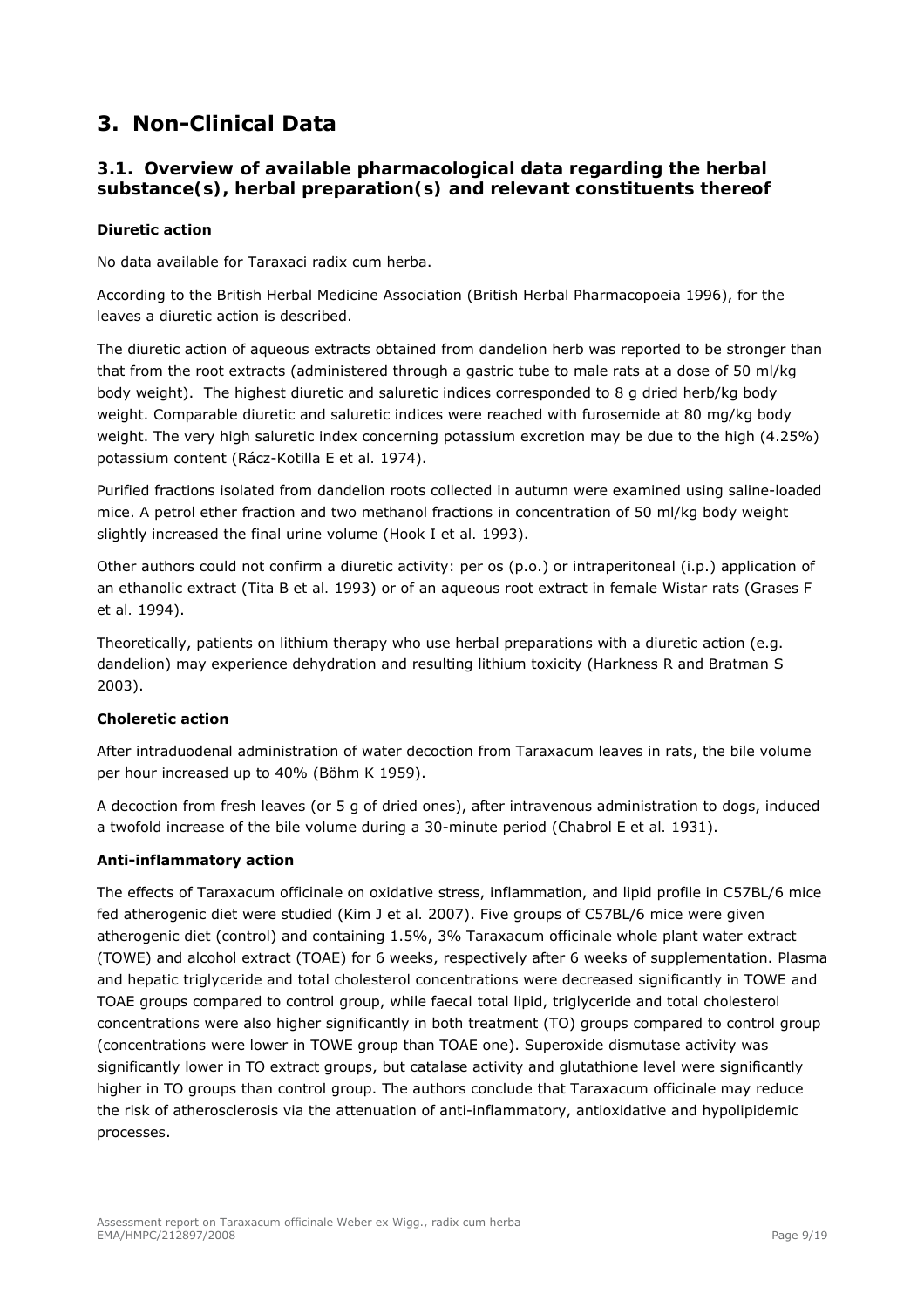In the rat paw oedema induced by carrageenan test, a partial inhibition was observed after intraperitoneal treatment with 100 mg/kg (Tita B *et al.* 1993) or orally 100 mg of dried 80% ethanolic extract from root/kg body weight 1 h before oedema elicitation (Mascolo N *et al.* 1987).

Extracts of *Taraxacum officinale* methanol leaf or roots exhibited inhibition of 69 and 51%, respectively, in the TPA-induced paw oedema assay in mice, while indomethacin inhibition was 96 % (Yasukawa K *et al.* 1998).

Significant inhibitory activity toward the formation of leukotriene B4 from human neutrophils, activated with calcium ionophore, was found for the butanol fraction of the aqueous methanol extract of the root of *Taraxacum officinale*, while the ethyl acetate and water fractions displayed only weak inhibitory activity (Kashiwada Y *et al.* 2001).

Water decoction from aerial parts of *Taraxacum officinale* (10 mg/kg) was orally administered, followed by 75 µg/kg cholecystokinin (CCK) octapeptide injected subcutaneously three times after 1, 3 and 5 h for 5 days. This treatment significantly decreased the pancreatic weight/body weight ratio in CCK octapeptide-induced acute pancreatitis, also increased the pancreatic levels of HSP60 and HSP72, and decreased the secretion of IL-6 and tumour necrosis factor- $\alpha$  (TNF- $\alpha$ ) (Seo S-W *et al.* 2005).

The 70% ethanolic extract from dried aerial parts showed a radical-scavenging activity in the DPPH assay, a diminishing effect on intracellular reactive oxygen species (ROS) level, an anti-angiogenic activity in the chicken chorioallantoic (CAM) assay, inhibited production of exudate, and significantly diminished nitric oxide (NO) and leukocyte levels in the exudate in a carrageenan-induced air pouch model. It also possessed an inhibitory effect on acetic acid-induced vascular permeability and caused a dose-dependent inhibition on acetic acid-induced abdominal writhing in mice. Suppressive effects of the extract on the production of NO and expression of inducible nitric oxide synthase (iNOS) and cyclooxygenase-2 (COX-2) in lipopolysaccharide (LPS)-stimulated macrophages were also assessed. The authors conclude that the aerial parts of *Taraxacum officinale* present anti-angiogenic, antiinflammatory and anti-nociceptive activities through its inhibition of NO production and COX-2 expression and/or its antioxidative activity (Jeon HJ *et al.* 2008).

The opposite effect, an increase of NO production through an increased amount of iNOS protein was observed after stimulation of mouse peritoneal macrophages with water decoction from aerial parts of *Taraxacum officinale* after the treatment with recombinant interferon- $\gamma$  (rIFN- $\gamma$ ). The increased production of NO from rIFN-y plus decoction-stimulated cells was decreased by treatment with a protein kinase C inhibitor staurosporin. Synergy between rIFN- $\gamma$  and decoction was mainly dependent on decoction-induced TNF- $\alpha$  secretion (Hyung M *et al.* 1999).

### **Antidiabetic action**

No data available for Taraxaci radix cum herba.

Powdered whole dandelion plant was suspended in 2% tragacanth gum solution and administered to rabbits p.o. In a dose of 0.5 g/kg body weight of normoglycaemic animals no effect on blood glucose was observed. Doses 1-2 g/kg body weight produced a significant lowering of blood glucose. Similar doses given to alloxan-diabetic animals failed to show any significant results (Akhtar MS *et al.* 1985).

A 20-45% inhibition of  $\alpha$ -amylase was described for water extract from aerial parts of *Taraxacum officinale*. This effect might be associated with a positive action on diabetes mellitus Type 2 (Funke I and Melzig MF 2005).

A water infusion from not specified plant part(s) of *Taraxacum officinale* inhibited also three types of  $\alpha$ -glucosidase (from baker's yeast, rabbit liver and rabbit intestine) – IC<sub>50</sub> (mg plant/ml): 2.3, 3.5 and 1.83, respectively. For comparison,  $IC_{50}$  values for acarbose were 0.5, 0.75, and 0.25 mg/ml. The studied infusion may be a weak *in vitro*  $\alpha$ -glucosidase inhibitor (Önal S *et al.* 2005).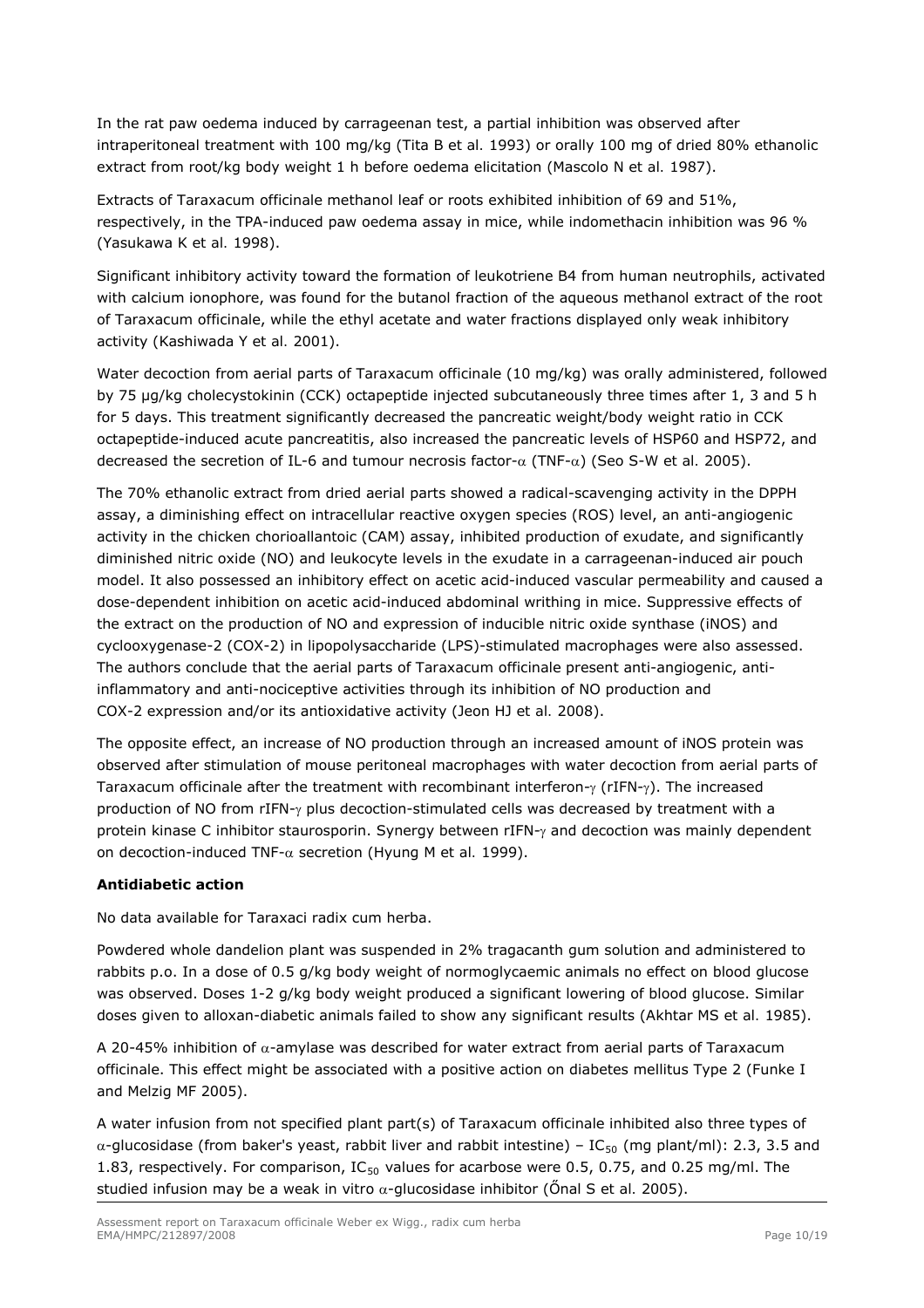Another possible activity – insulin release from INS-1 cells *in vitro* in the presence of 5.5 mM glucose – was found for an ethanol extract from aerial parts of this plant at 40 µg/ml. This dose was significantly higher than for other samples e.g. *Artemisia roxburghiana*, *Salvia coccinia* or *Monstera deliciosa* showed insulin secretagogue activity at 1 µg/ml (Hussain Z *et al.* 2004).

### **Hepatoprotective action**

Park *et al.* (2007) investigated the protective effect of dandelion whole plant hot water extract (DWE) on liver injury induced by carbon tetrachloride (CCl<sub>4</sub>) in Sprague-Dawley rats. The DWE supplement significantly decreased the serum alanine and aspartate aminotransferase (ALT and AST) activity. Comparing with the  $CCl<sub>4</sub>$  intoxicated group, the contents of GSH peroxidase, GSH reductase and superoxide dismutase (SOD) increased dose dependent manner, and mRNA and protein expression levels of cytochrome P450 2E1 significantly decreased in the dandelion administered group. These results indicate that DWE may have a protective effect on acute liver inflammation induced by  $\text{CCI}_4$  in rats.

In the second study the protective effect of DWE on liver injury induced by D-galactosamine in Sprague-Dawley rats was observed. The DWE intake ameliorated reactions with respect to ALT and AST as well as alkaline phosphatase and TNF- $\alpha$ . Hepatic enzymes (catalase, GSH peroxidase, GSH reductase, and Mn-SOD were slightly elevated. Histological findings corresponded with biochemical results (Park JY *et al.* 2008).

Effects of different mixtures of *Taraxacum officinale* (T), *Vitis vinifera* (V), *Schizandra chinensis* (S), *Gardenia jasminoides* (G) on fatty liver and hepatotoxicity induced by an ethanol liquid diet were evaluated in the male Sprague-Dawley rats model. Treatment with V+S+T or V+G+T combination decreased the levels of triglycerides, free fatty acids, and total cholesterol in the serum and liver, with a concomitant reduction in the activity of serum ALT and ALP. No conclusions on possible effects of *Taraxacum*-preparations can be drawn from these data (Kim MK *et al.* 2006).

## **Antiplatelet action**

Ethanolic extracts of dandelion root caused a dose-dependent inhibition of ADP-induced human platelet aggregation, with a maximal inhibition of 85% observed at a concentration corresponding to 0.04 g dried root/ml of human platelet-rich plasma (PRP). Arachidonic- and collagen-induced platelet aggregation was not affected. High molecular weight fraction ( $M<sub>r</sub> > 10,000$ ) enriched in low-molecular polysaccharides showed a 91% inhibition of platelet aggregation, while a lower one ( $M_r < 10,000$ ) containing triterpenes and steroids caused an 80% inhibition, both at a concentration equivalent to 0.04 g crude material/ml PRP (Neef H *et al.* 1996).

No effect on ADP-induced platelet aggregation in PRP from healthy volunteers was found for a water infusion from dandelion leaves (Saulnier P *et al.* 2005).

### **Antioxidative action**

No data available for Taraxaci radix cum herba.

Effects of dandelion water lyophilisates on Wistar rats liver microsomes were studied (Hagymási K *et al.* 2000a). The malondialdehyde products were decreased by both folium and root extracts, in a dose-dependent manner. The folium extract exerted more effective membrane protection, (IC<sub>50</sub>=0.55 mg/ml), compared with the radix extract (IC<sub>50</sub>=1 mg/ml). Root and folium extracts can stimulate the NADPH-cytochrome P-450 reductase activity even without NADPH cofactor, but at a smaller rate. The folium lyophilisate proved to be more effective in both systems.

The same authors described also the hydrogen-donating ability, reducing power property and radical scavenging capacity of lyophilisates. The higher hydrogen donor, reducing agent and hydrogen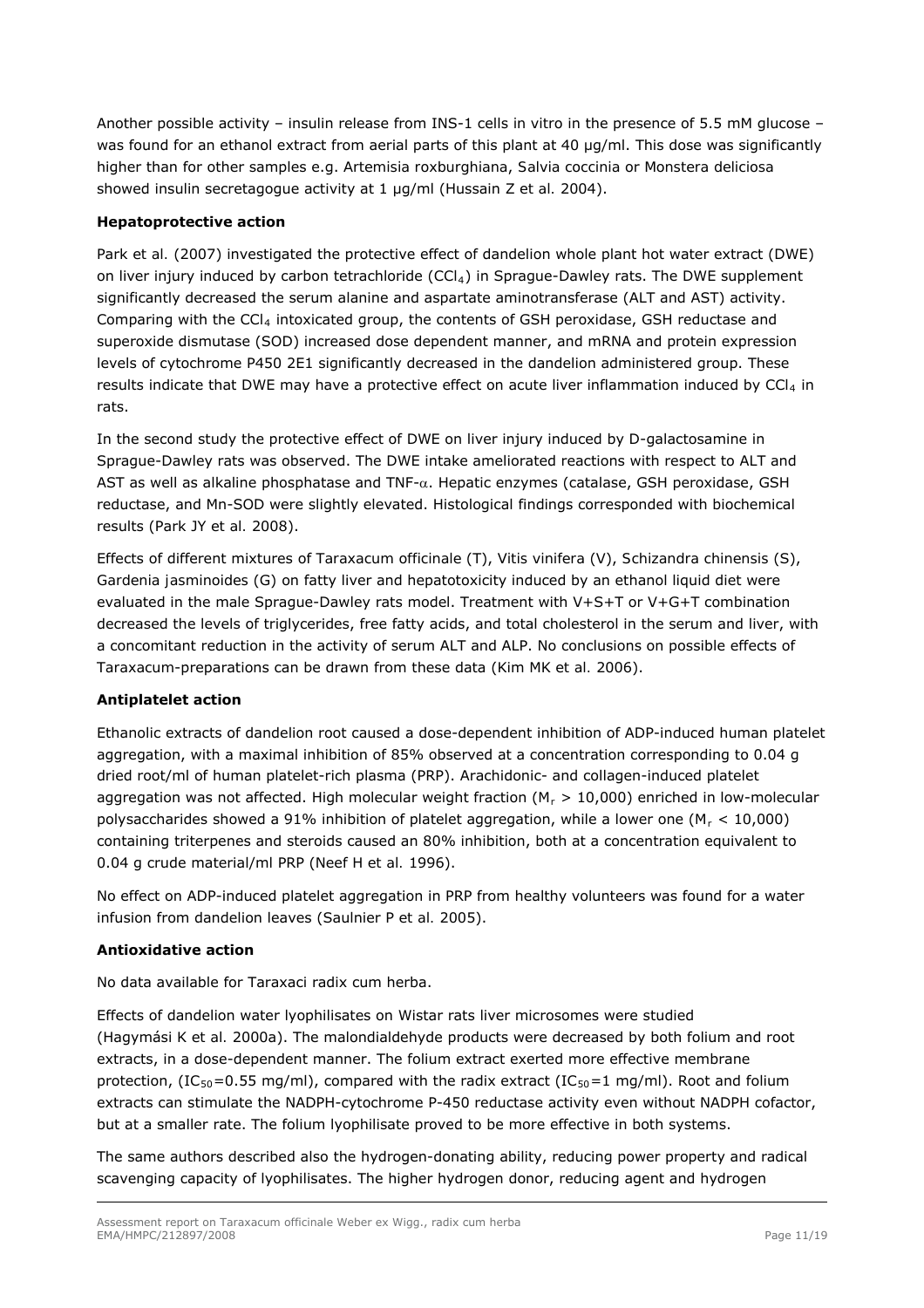peroxide scavenger capability of the leaf extract correlates with the approximately 3 times higher polyphenol content compared to radix extract (Hagymási K *et al.* 2000b,c).

Antioxidant effects of flower, leaf, stem and root were observed for all dandelion extracts investigated by measuring liposomal lipid peroxidation induced by Fe2+ and ascorbic acid with the exception of the ethyl acetate flower extract in combination with  $CCI<sub>4</sub>$ , the chloroform and aqueous stem extract, either alone or in combination with  $\text{CCI}_4$ , and the aqueous root extract, either alone or in combination with CCl4. Fullerenol exhibited an anti-oxidant effect in combination with all the extracts accompanied by a decreased lipid peroxidation (Popovic M *et al.* 2001).

The same authors studied also inhibition of hydroxyl radical production by different dandelion extracts. Ethyl acetate and water extracts of dandelion flowers and aqueous dandelion stem extract were most active. Inhibitory effects were also obtained using chloroform and ethyl acetate extracts of leaf and ether, or n-butanol extracts of roots (Kaurinovic B *et al.* 2003).

A relatively high scavenging activity of DPPH radical (compared to Trolox®) of dandelion root 80 % methanol extract among 32 herbs selected was found (Wojdylo A *et al.* 2007). Low activity in ABTS and FRAP assays (Trolox® equivalents) could not be correlated to high phenolics content (12.6 gallic acid equivalent/100 g dry weight).

Peroxynitrite (10 µM) scavenging activity (measured by fluorometric dihydrorhodamine 123 oxidation) below 20% for dandelion root methanolic extract (5 µg/ml) was the weakest from 28 tested herbs (Choi HR *et al.* 2002). CCl<sub>4</sub> in a single dose of 1.5 ml/kg, i.p. was administrated to Albino rats of Wistar strain to produce acute hepatotoxicity. Pretreatment with 100 mg/kg (p.o.) of a suspension o f 70% ethanol dandelion root extract with acacia gum improved the SOD, catalase, glutathione, and peroxidase levels significantly (Sumanth M and Rana AC 2006).

### **Bifidogenic action**

No data available for Taraxaci radix cum herba.

The growth of six bifidobacteria strains was significantly enhanced in the medium containing dandelion root extract, while only two strains developed slightly less intensive in this medium compared to the control. The remaining six strains exhibited equivalent growth in both media. Determination of carbohydrates before and after incubation in all bifidobacterial cultures revealed 1-48% utilisation of dandelion oligofructans (Trojanová I *et al.* 2004).

#### **Pharmacological activities of some constituents:**

Taraxinic acid, an aglycone from taraxinic acid-1-O- $\beta$ -D-glucopyranoside, both typical *Taraxacum* root constituents, exhibited potent antiproliferative activity against HL-60 cells. Taraxinic acid was found to be a potent inducer of HL-60 cell differentiation (Choi JH *et al.* 2002).

A high intake of chlorogenic acid may be associated with a lower risk for diabetes by decreasing carbohydrate absorption and inhibiting glucose intestinal transport (Welsch CA *et al.* 1989, Johnston KL *et al.* 2003). Chlorogenic acid also inhibits glucose-6-phosphate translocase (Hemmerle H *et al.* 1997).

Bitter principles are thought to enhance excretion from salivary and stomach glands by reflectory irritation of bitter receptors (Wagner H and Wiesenauer M 1995).  $11\beta$ , 13-dihydrolactucin can be quantified and correlated to its bitterness by ELISA method (Hance P *et al.* 2007). Moreover, taraxinic acid D-glucopyranoside at the dose of 80 mg/kg p.o. inhibited significantly the development of aspirininduced gastric lesions in the rat. 70 mg/kg i.v. did not affect histamine-stimulated gastric acid secretion in the lumen-perfused rat stomach (Wu SH *et al.* 2002). The bitter taste of dandelion leaves and roots has been associated with the two sesquiterpenes taraxinic acid-D-glucopyranoside and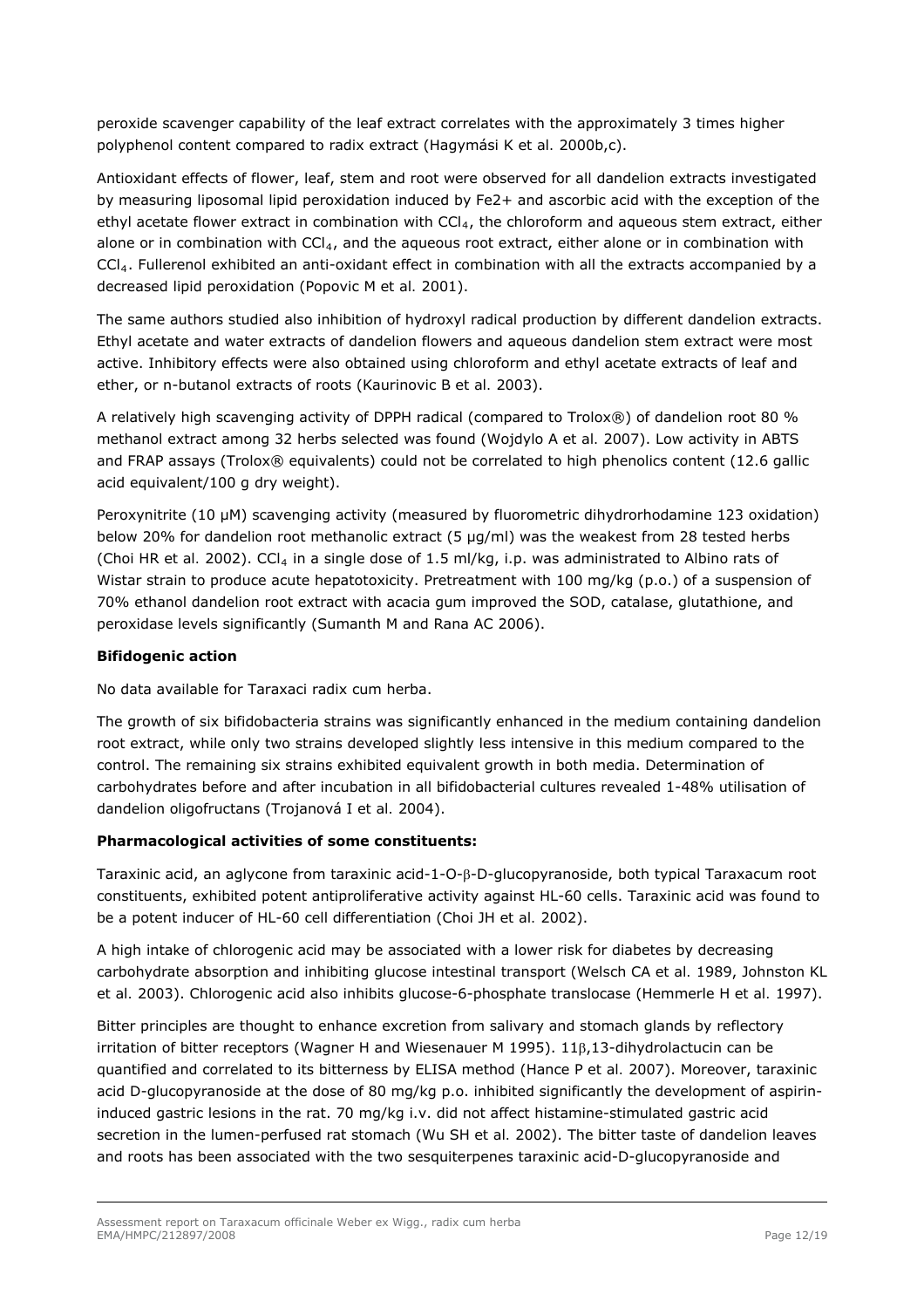$11\beta$ ,13-dihydrotaraxinic-acid-D-glucopyranoside as well as with p-hydroxyphenylacetic acid and with -sitosterol (Kuusi T *et al*. 1985).

### **Assessor's overall conclusions on pharmacology**

Only pharmacological activities of root or leaves extracts are available. A theoretical mixture of both plant parts may be expected to possess all the biological activities, which are described for both parts of the plant. No quantitative data for these effects can be calculated because of unknown root:leaf ratio in real root with herb samples. However, the traditional use of preparations containing Taraxaci radix cum herba in the proposed indications can be supported.

## <span id="page-12-0"></span>*3.2. Overview of available pharmacokinetic data regarding the herbal substance(s), herbal preparation(s) and relevant constituents thereof*

No data available for Taraxaci radix cum herba.

## <span id="page-12-1"></span>*3.3. Overview of available toxicological data regarding the herbal substance(s)/herbal preparation(s) and constituents thereof*

## **Cytotoxicity**

The dandelion herb water decoction caused a time-dependent and partially dose-dependent reduction of human hepatoma cell lines cell viability by 26% (Koo HN *et al.* 2004). Furthermore, in cells treated with 0.2 mg/ml extract for 48 h, maximum secretion of TNF- $\alpha$  and IL-1 was observed. The increased amounts of TNF- $\alpha$  and IL-1 contributed to dandelion decoction-induced apoptosis, which was almost completely neutralized by addition of anti-TNF- $\alpha$  and IL-1 antibodies. These results suggest that the decoction induced cytotoxicity through TNF- $\alpha$  and IL-1 secretion. As a consequence of the induced secretion of TNF- $\alpha$ , increased NO production from rIFN- $\gamma$  primed mouse peritoneal macrophages was observed (Kim HM *et al.* 1998, Kim HM *et al.* 1999).

Screening evaluation of the effects of medicinal composition from unspecified part(s) of dandelion on the course of tumour process was carried out on mice with subcutaneously transplanted tumours (Ehrlich adenocarcinoma, Lewis lung carcinoma - LLC). The efficiency of chemotherapy with cyclophosphamide was evaluated by tumour weight, percentage of tumour growth inhibition (GI), numbers of metastases in lungs and their area, and incidence of metastasing by index of metastases inhibition (IMI). Dandelion extract did not modify the metastatic process when it was used alone (IMI = 57%, GI = 21%), but potentiated the efficiency of cytostatic therapy (IMI = 77%, GI = 30%). Effects for extract tested alone were negligible (IMI =  $4\%$ , GI = 11%). The antimetastatic activity of dandelion on LLC metastases after removal of tumour node was documented by their decrease from 100% to 67%, and number of metastatic nodes in the lungs per animal (34.4 vs. 4.1). Potentially active substances are the water soluble polysaccharides mentioned (Goldberg ED *et al.* 2004, Lopatina KA *et al.* 2007).

In another study, three aqueous extracts were prepared from the leaves, flowers and roots of *Taraxacum officinale*, and investigated on tumour progression related processes such as proliferation and invasion. The results showed that the water extract of dandelion leaf (DLE) decreased the growth of MCF-7/AZ breast cancer cells in an ERK-dependent manner (ERK = extracellular signal-regulated kinases relevant to the development of many cancer types), whereas the extracts of dandelion flower (DFE) and root (DRE) had no effect on the growth of either cell line. Furthermore, DRE was found to block invasion of MCF-7/AZ breast cancer cells while DLE blocked the invasion of LNCaP prostate cancer cells, into collagen type I. Inhibition of invasion was further evidenced by decreased phosphorylation levels of FAK and src as well as reduced activities of matrix metalloproteinases, MMP-2 and MMP-9 (Sigstedt SC *et al.* 2008).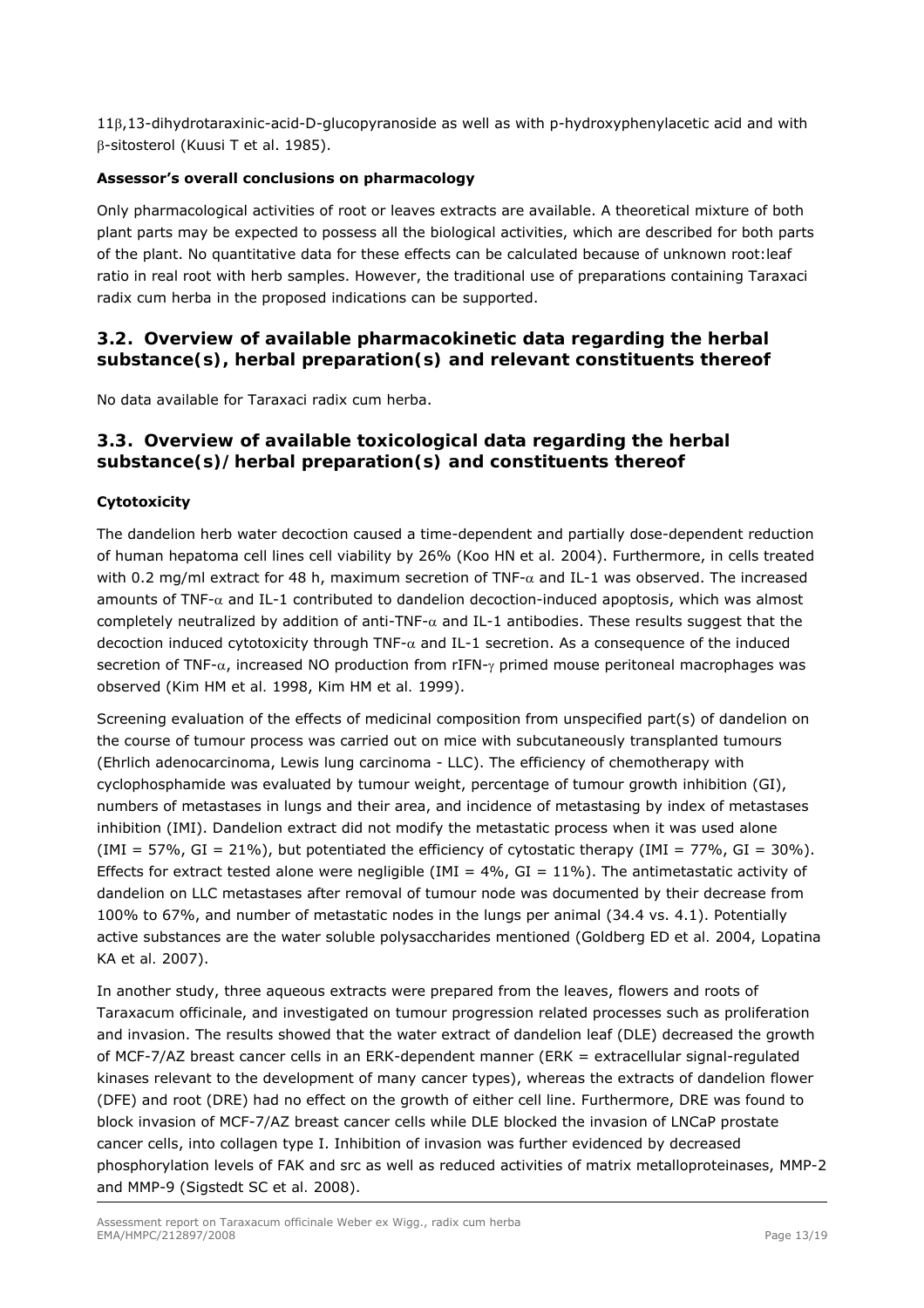## **Toxicity**

No visible signs of acute toxicity were observed after oral administration of dried whole dandelion plants at 3–6 g/kg body weight in rats (Akhtar MS *et al.* 1985).

Different types of extracts demonstrated very low toxicity: fluid herb and root extract, intraperitoneal LD50 28.8 and 36.6 g/kg body weight, respectively, in mice (Rácz-Kotilla E *et al.* 1974), ethanolic extracts showed very low toxicity up to doses of 10 g/kg (per os) and 4 g/kg (intraperitoneal) of dried drug -per kilogram body weight- in rats and mice (Tita B *et al.* 1993).

#### **Hyperkalemia related issues**

Under normal physiological conditions, potassium balance is maintained by mechanisms that match potassium excretion to potassium intake mainly through the kidney. In healthy adults, the serum potassium level is controlled within the narrow range of 3.5 to 5.0 mEq/l, irrespective of the dietary potassium intake. Potassium is excreted very rapidly after large intake, e.g. 200 mmol/day, when given orally with only a small increase in plasma potassium (He FJ and MacGregor GA 2008).

Hyperkalemia may occur when the regulatory mechanisms are impaired, particularly in patients with impaired renal function or in some patients with diabetes (Evans KJ and Greenberg A 2005). The development of hyperkalemia requires the concomitant malfunction at least of one of the mechanisms that maintain potassium homeostasis. The factors that can affect these homeostatic mechanisms and result in hyperkalemia can be divided into four categories:

- 1. decrease in kidney potassium excretion due to acute or chronic renal failure, adrenal insufficiency, burns, bleeding into gastrointestinal tract, hyporeninemic hypoaldosteronism, potassium therapy, secretion tissue injury, suppression of insulin
- 2. transcellular potassium movement (acute tumour lysis, exercise, hyperglycemia, hyperkalemic familial periodic paralysis, insulin deficiency, intravascular hemolysis, metabolic acidosis, rhabdomyolysis)
- 3. drug-induced hyperkalemia ( $\beta$ -blockers, ACE-I, cyclosporine, digitalis intoxication, heparin, ketoconazole, NSAIDs, pentamidine, potassium-sparing diuretics, tacrolimus, trimethoprim)

and

- 4. increase in potassium load the recommended intake of potassium for healthy adolescents and adults is 4,700 mg/day. Recommended intakes for potassium for children: 1 to 3 years of age is 3,000 mg/day,
	- 4 to 8 years of age is 3,800 mg/day,
	- 9 to 13 years of age is 4,500 mg/day (Dietary Guidelines for Americans 2005).

However, an increase in plasma potassium to levels above 5.5 mM is uncommon until over 90% of the renal function is lost and glomerular filtration rate is less than 20 ml/min. The incidence of hyperkalemia in the general population is unknown. In hospitalised patients, the incidence ranges from 1.3% to 10%. Impaired kidney function is the major risk factor for development of hyperkalemia and is present in 33% to 83% of all cases (Evans KJ and Greenberg A 2005).

In addition to renal function, there are several other factors that also influence plasma potassium, e.g. sodium-potassium ATPase, hydrogen ion balance, plasma tonicity, and plasma insulin, adrenaline, noradrenaline and aldosterone concentrations (Gennari FJ 1998). In these situations, a high potassium intake may aggravate the hyperkalemia that could result in cardiac arrhythmias.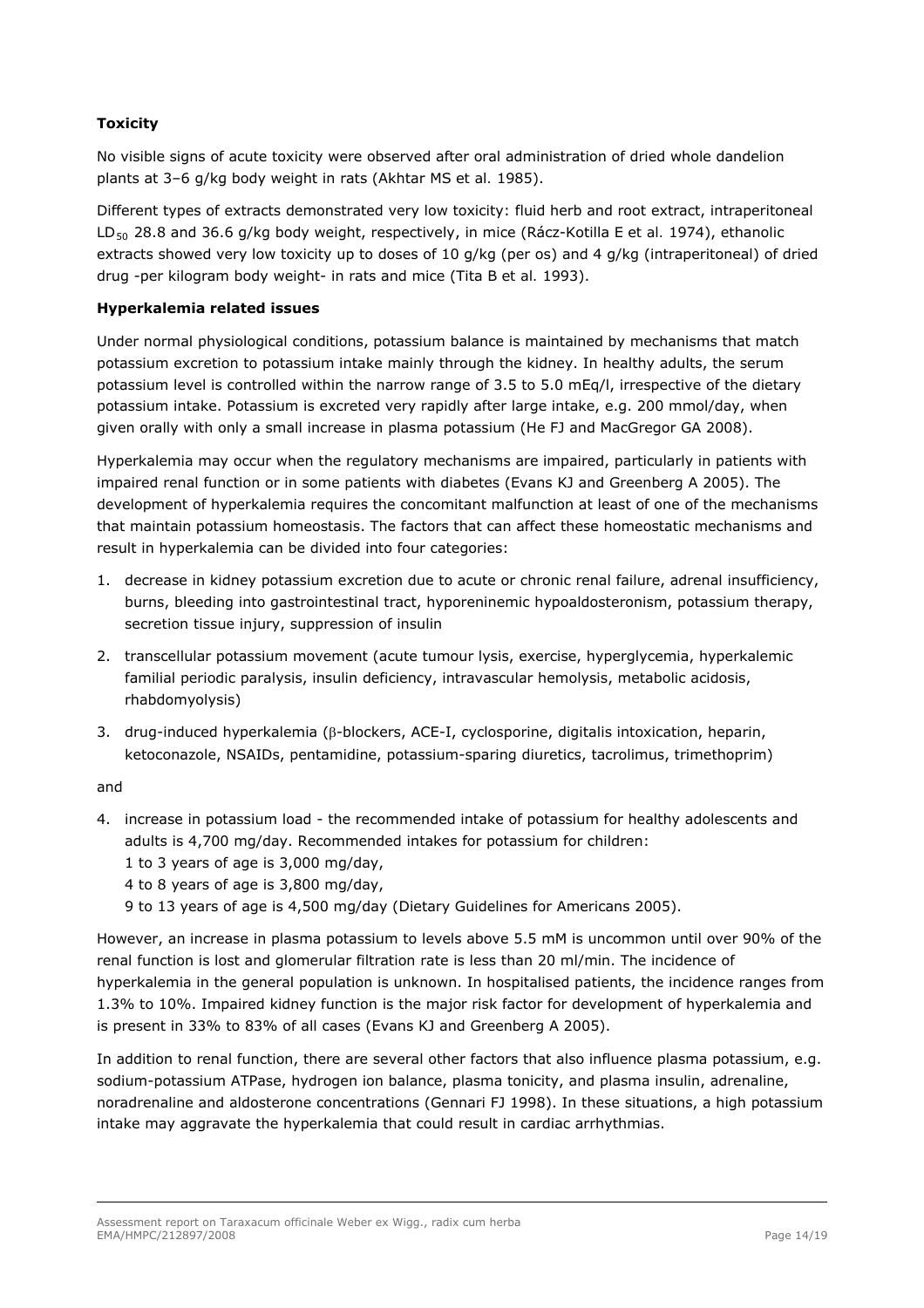ACE-I's are used in 10-38% of patients hospitalised with hyperkalemia (Palmer BF 2004). The risk of increased serum potassium levels reported in randomised trials of patients with congestive heart failure varies from 1.2 to 4.9% (Kober L *et al.* 1995 Kostis; JB *et al.* 1996).

Severe hyperkalemia that develops during ACE-I use is seen mainly in patients with diabetes and renal failure. The risk of hyperkalemia increases with high doses and combinations of these drugs, and this risk is further increased when an aldosterone antagonist is also added. In addition, afterload-reducing effect of ACE-Is or A-II R blockers may contribute to the development of hyperkalemia in patients with heart failure (Palmer BF 2004).

According to the guidelines for the diagnosis and treatment of chronic heart failure, potassium levels should be < 5 mmol/l to warrant the addition of potassium-sparing diuretic spironolactone to standard treatment in patients with heart failure. Caution is advised in patients with abnormal renal function and diabetes mellitus with hyporeninemic hypoaldosteronism because severe hyperkalemia may ensue (Khan MG 2003).

Cardiac glycosides are indicated in atrial fibrillation and any class of symptomatic heart failure. Hyperkalemia depolarizes the myocytes and strengthens the suppressive effect of digoxin on the atrioventricular node (Macdonald JE and Struthers AD 2004).

Hyperkalemia may be due to digitalis toxicity, and it is believed to result from inhibition of the Na+-K+ ATPase enzyme by digitalis (Khan MG 2003).

Patients with heart failure are at high risk of thromboembolic events. Heparin can cause hyperkalemia by blocking the synthesis of aldosterone. However, severe hyperkalemia occurs in the presence of additional factors affecting potassium homeostasis. While the principle of the treatment is to discontinue the heparin, it is first recommended to discontinue other potassium-elevating drugs (ACE-I, spironolactone) if heparin therapy is vital (Day JRS *et al.* 2002).

Diabetes is a well known condition that increases the risk of hyperkalemia. Extracellular potassium is taken up intracellularly by insulin action. In diabetes in which the insulin action is insufficient or deficient, the serum potassium level increases (Jarman PR *et al.* 1995; Ahuja TS *et al.* 2000). Additionally, about 40% of patients with type 1 or type 2-diabetes will develop some level of renal impairment (Gross JL *et al.* 2005).

519 mg/l of potassium were found in an infusion prepared by using 5 g of dandelion leaves from Spain in 200 ml of water at 70°C during 2 hrs (Queralt I *et al.* 2005).

Under the proposed posology of dandelion herb and root, a high daily intake of potassium might be possible even though the exact potassium content in dandelion herbal preparations (dry extracts prepared with an aqueous ethanol, expressed fresh juice or comminuted dried herbal substance) is not known. This intake may represent a substantial part of the recommended intake for healthy adolescents and adults, children 1 to 3 years of age, children 4 to 8 years of age, and children 9 to 13 years of age, calculated for limits in Dietary Guidelines for Americans 2005. In the case of hyperkalemia, taking in account the relatively slow (6-12 hours) complete excretion of an oral potassium load (Dietary Guidelines for Americans 2005), above mentioned high daily potassium intake could cause a relevant elevation of serum potassium concentration. This could lead to harmful complications in patients with renal failure and/or diabetes, and/or heart failure. Concomitant dandelion tea drinking and treatment with e.g. B-blockers, ACE-I, cyclosporine, digitalis therapy, heparin, ketoconazole, NSAIDs, pentamidine, potassium-sparing diuretics, tacrolimus or trimethoprim should be avoided.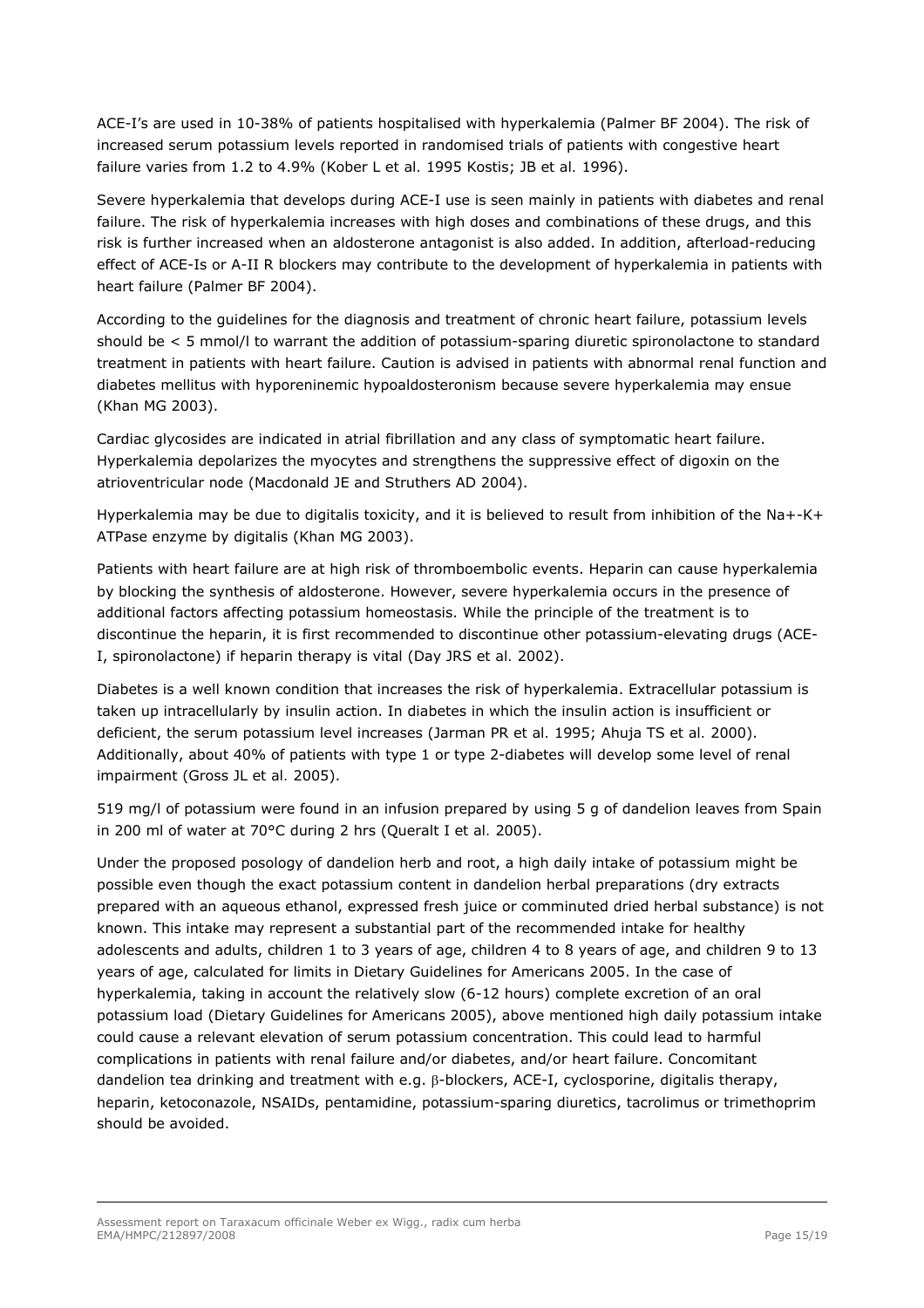#### **Assessor's overall conclusions on toxicology**

Reliable data on acute toxicity are only available for whole crude drug and some extracts. Oral administration of preparations from Taraxaci radix cum herba can be regarded as safe at traditionally used doses with the exception of patients with renal failure and/or diabetes, and/or heart failure. In those conditions, the use should be avoided because of possible complications due to hyperkalemia.

Although toxicological data on dandelion are very limited, neither the European traditional use nor known constituents suggest that there is any risk associated with the use of dandelion root and herb. Due to the lack of data on genotoxicity, mutagenicity, carcinogenicity, reproductive and developmental toxicity, a list entry for Taraxaci radix cum herba cannot be recommended.

## <span id="page-15-0"></span>**4. Clinical Data**

Clinical studies could not been found. Therefore only the use as a traditional herbal medicinal product is proposed.

## <span id="page-15-1"></span>*4.1. Clinical Pharmacology*

No specific data are available.

## <span id="page-15-2"></span>**4.1.1. Overview of pharmacodynamic data regarding the herbal substance(s)/preparation(s) including data on relevant constituents**

No specific data are available.

## <span id="page-15-3"></span>**4.1.2. Overview of pharmacokinetic data regarding the herbal substance(s)/preparation(s) including data on relevant constituents**

No specific data are available.

## <span id="page-15-4"></span>*4.2. Clinical Efficacy*

No studies for clinical efficacy were found.

The following medicinal uses have been consistently reported in European handbooks: Herbal tea for the stimulation of diuresis and in digestive disorders is often mentioned without any clinical data (Wichtl M 1984, Hänsel R 1991, Kubelka W and Länger R 1996, Hänsel R and Sticher O 2007).

## <span id="page-15-5"></span>**4.2.1. Dose response studies**

There are no dose response studies available.

## <span id="page-15-6"></span>**4.2.2. For information on posology and duration of use, see section 2.3.Clinical studies (case studies and clinical trials)**

No published data available.

## <span id="page-15-7"></span>**4.2.3. Clinical studies in special populations (e.g. elderly and children)**

No published data available.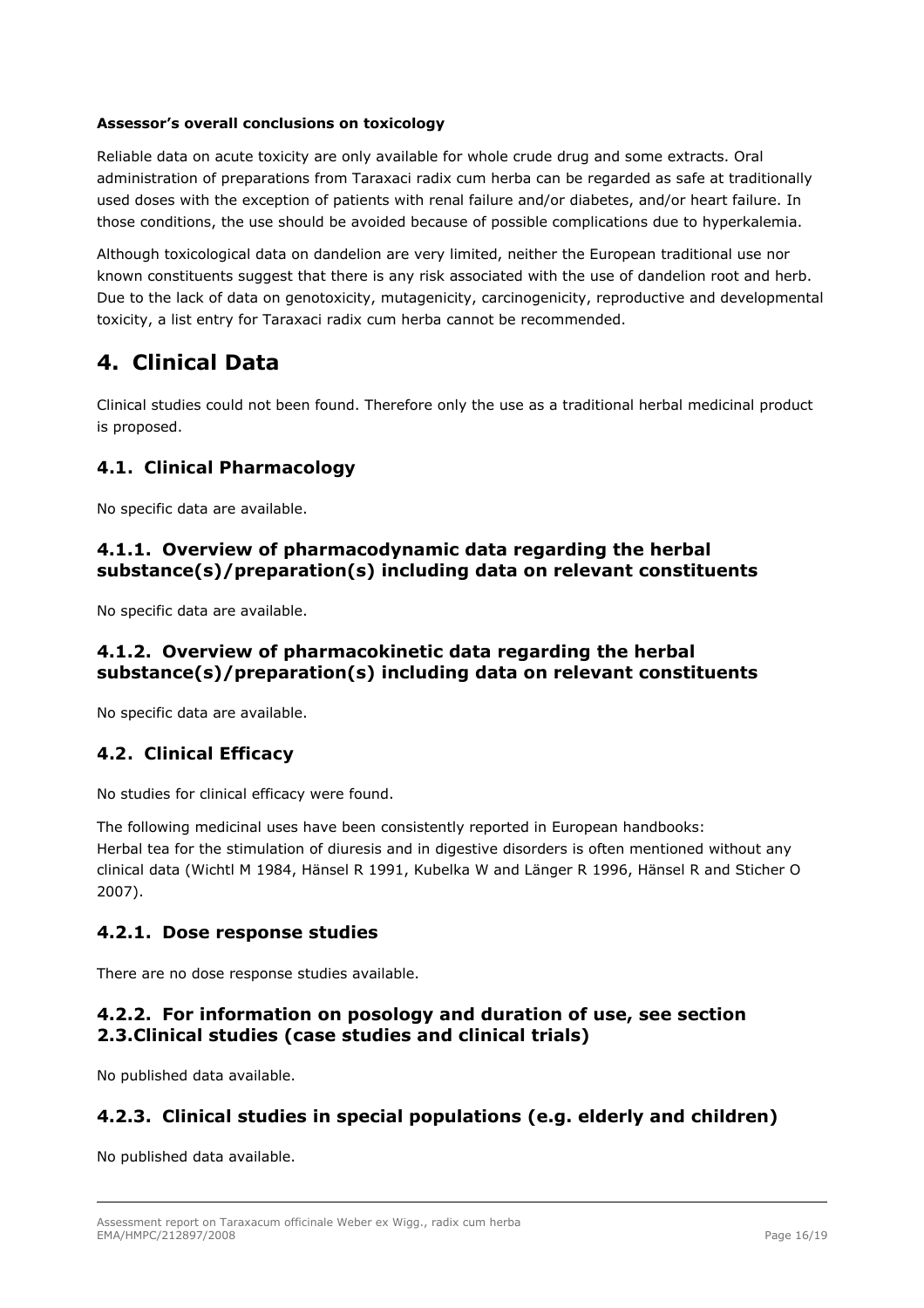## <span id="page-16-0"></span>*4.3. Overall conclusions on clinical pharmacology and efficacy*

The well established use cannot be supported, because no clinical studies were found.

The traditional use of *Taraxacum officinale* Weber ex Wigg., radix cum herba, as a comminuted herbal drug, herbal tea, juice or hydroalcoholic extract, for the relief of symptoms related to mild digestive disorders and temporary loss of appetite and to increase the amount of urine to achieve flushing of the urinary tract as an adjuvant in minor urinary complaints is well documented in a number of handbooks. The traditional use is supported by pharmacological data.

## <span id="page-16-1"></span>**5. Clinical Safety/Pharmacovigilance**

## <span id="page-16-2"></span>*5.1. Overview of toxicological/safety data from clinical trials in humans*

No specific data are available.

## <span id="page-16-3"></span>*5.2. Patient exposure*

No data available.

## <span id="page-16-4"></span>*5.3. Adverse events and serious adverse events and deaths*

A 52-year-old woman with a 13-year history of episodes of erythema multiforme (EM), after contact with weeds during home gardening, had had no recent history of herpes simplex, other infection, drug ingestion or vaccination. On examination, EM lesions were distributed on the exposed skin. Eczematous patch tests reactions were obtained with fresh dandelion leaves. Also photoaggravation was seen to dandelion. Neither blistering nor eczematous lesions have been seen on her skin, making this case very unusual (Jovanović M *et al.* 2003).

Anaphylaxis and pseudoallergic contact dermatitis is possible due sesquiterpene lactones, e.g. taraxinic acid D-glucopyranoside (Hausen BM 1982, Zeller W *et al.* 1985, Lovell CR and Rowan M 1991, Fernandez C *et al.* 1993, Hausen BM and Vieluf IK 1997, Mark KA *et al.* 1999).

## **Serious adverse events and deaths**

No data available.

## <span id="page-16-5"></span>*5.4. Laboratory findings*

No data available.

## <span id="page-16-6"></span>*5.5. Safety in special populations and situations*

### **Intrinsic (including elderly and children) /extrinsic factors**

No data available.

#### **Drug interactions**

None known. Theoretically, patients on lithium therapy who use herbal preparations with diuretic action (e.g. dandelion) may experience dehydration and resulting lithium toxicity (Harkness R and Bratman S 2003).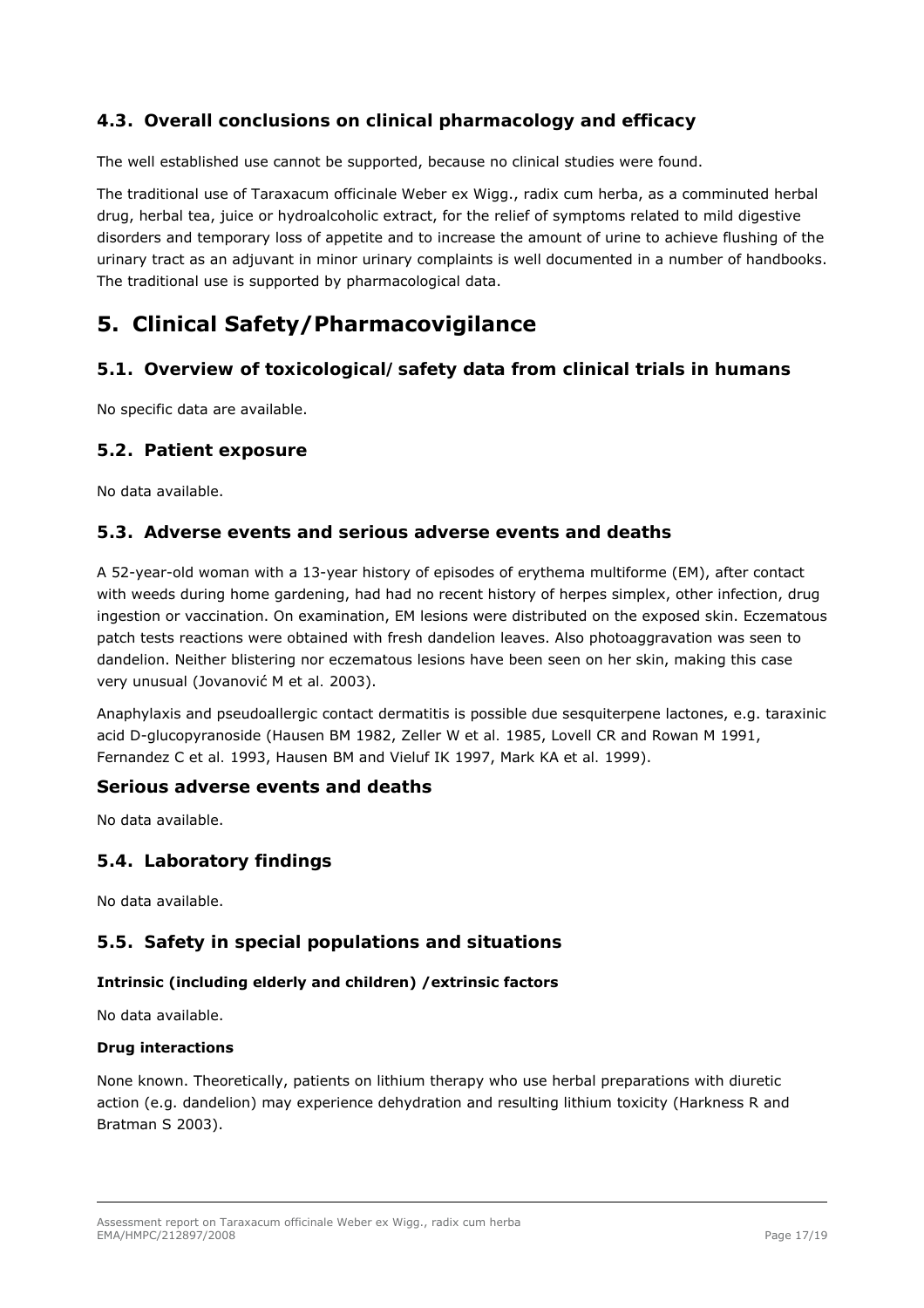#### **Use in pregnancy and lactation**

No data available. In accordance with general medical practice, the product should not be used during pregnancy or lactation without medical advice.

#### **Overdose**

No toxic effects have been documented.

#### **Drug abuse**

No data available.

#### **Withdrawal and rebound**

No data available.

### **Effects on ability to drive or operate machinery or impairment of mental ability**

No data available.

## **Contraindications**

Due to the stomach-gastro reflection stimulation of bitter ingredients, products containing *Taraxacum* root cum herba must not be used in case of active peptic ulcer disease (Bisset NG 1994).

Hypersensitivity to the active substance(s) or to plants of the Asteraceae (Compositae) family.

## <span id="page-17-0"></span>*5.6. Overall conclusions on clinical safety*

Clinical safety data are limited. However, up to now no serious side effects have been reported. Furthermore the chemical composition of dandelion does not give reasons for safety concerns, apart those mentioned in section 3.3.

As there is no information on reproductive and developmental toxicity the use during pregnancy and lactation cannot be recommended.

Data on use in children or adolescents are not available.

## <span id="page-17-1"></span>**6. Overall conclusions**

The positive effects of Taraxaci radix cum herba for the relief of symptoms related to mild digestive disorders such as feeling of abdominal fullness, flatulence and slow digestion and for diuresis stimulation have long been recognised empirically. There are no data available from clinical studies using relevant herbal preparations.

As medicinal use has been consistently documented in many handbooks, preparations from Taraxaci radix cum herba identified in the monograph fulfil the requirements of Directive 2004/24 EC for use in traditional herbal medicinal products. Their use in above-mentioned disorders is considered plausible on the basis of bibliography and pharmacological data. Some preparation types were not found in use, only mentioned in books.

The diuretic action of preparations from Taraxaci radix cum herba may be associated with the high kalium content and with certain flavonoids, although no studies confirm this hypothesis. Bitter principles (sesquiterpenoids) may be responsible for the stimulation of digestive fluids in stomach and bile flow stimulation.